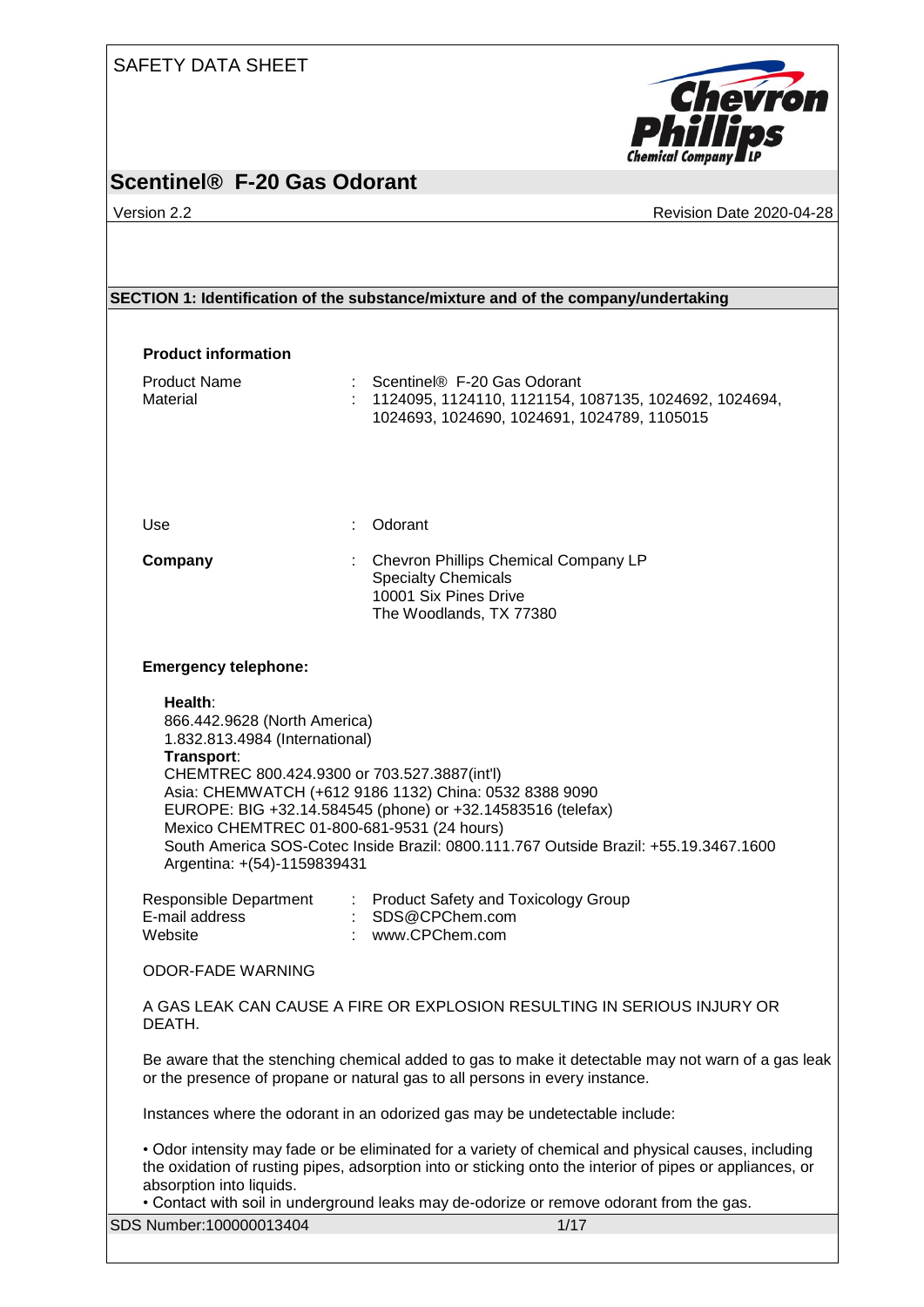#### SAFETY DATA SHEET

#### **Scentinel® F-20 Gas Odorant**

Version 2.2 Revision Date 2020-04-28

• Some people have a diminished ability, or inability to smell the stench. Factors that negatively affect a person's sense of smell include age, gender, medical conditions, and alcohol/tobacco usage. • The stench of odorized gas may not awaken sleeping persons.

• Other odors may mask or hide the stench.

• Exposure to the odor for even a short period of time, may cause nasal fatigue, where a person can no longer smell the stench.

Gas detectors listed by the Underwriters Laboratories (UL) can be used as an extra measure of safety for detecting gas leaks, especially under conditions where the odorant alone may not provide an adequate warning. Gas detectors emit a loud, shrill sound when gas is present and do not depend on sense of smell. Because the odor intensity can fade or people may have problems with their sense of smell, we recommend installing, per manufacturer's instructions, one or more combustible gas detectors, in suitable locations to ensure adequate coverage to detect gas leaks.

Educate yourself, your employees, and your customers with the content of this warning and other important facts associated with the so-called "odor-fade phenomenon."

#### **SECTION 2: Hazards identification**

#### **Classification of the substance or mixture**

This product has been classified in accordance with the hazard communication standard 29 CFR 1910.1200; the SDS and labels contain all the information as required by the standard.

| <b>Classification</b>           | Flammable liquids, Category 2<br>Skin sensitization, Category 1                                                                                                                                                                                                                                                                                                                                                                                                                                                                                                                                                                                                                                                                                                                                                                                                    |
|---------------------------------|--------------------------------------------------------------------------------------------------------------------------------------------------------------------------------------------------------------------------------------------------------------------------------------------------------------------------------------------------------------------------------------------------------------------------------------------------------------------------------------------------------------------------------------------------------------------------------------------------------------------------------------------------------------------------------------------------------------------------------------------------------------------------------------------------------------------------------------------------------------------|
| Labeling                        |                                                                                                                                                                                                                                                                                                                                                                                                                                                                                                                                                                                                                                                                                                                                                                                                                                                                    |
| Symbol(s)                       |                                                                                                                                                                                                                                                                                                                                                                                                                                                                                                                                                                                                                                                                                                                                                                                                                                                                    |
| Signal Word                     | Danger                                                                                                                                                                                                                                                                                                                                                                                                                                                                                                                                                                                                                                                                                                                                                                                                                                                             |
| <b>Hazard Statements</b>        | : H225: Highly flammable liquid and vapor.<br>H317: May cause an allergic skin reaction.                                                                                                                                                                                                                                                                                                                                                                                                                                                                                                                                                                                                                                                                                                                                                                           |
| <b>Precautionary Statements</b> | <b>Prevention:</b><br>÷<br>P210<br>Keep away from heat/ sparks/ open flames/ hot<br>surfaces. No smoking.<br>P233<br>Keep container tightly closed.<br>Ground/bond container and receiving equipment.<br>P240<br>P241<br>Use explosion-proof electrical/ventilating/lighting/<br>equipment.<br>P242<br>Use only non-sparking tools.<br>Take precautionary measures against static discharge.<br>P243<br>Avoid breathing dust/fume/gas/mist/vapors/spray.<br>P261<br>P272<br>Contaminated work clothing should not be allowed out<br>of the workplace.<br>P <sub>280</sub><br>Wear protective gloves/ eye protection/ face protection.<br><b>Response:</b><br>IF ON SKIN (or hair): Take off<br>$P303 + P361 + P353$<br>immediately all contaminated clothing. Rinse skin with water/<br>shower.<br>$P333 + P313$<br>If skin irritation or rash occurs: Get medical |
| SDS Number:100000013404         | 2/17                                                                                                                                                                                                                                                                                                                                                                                                                                                                                                                                                                                                                                                                                                                                                                                                                                                               |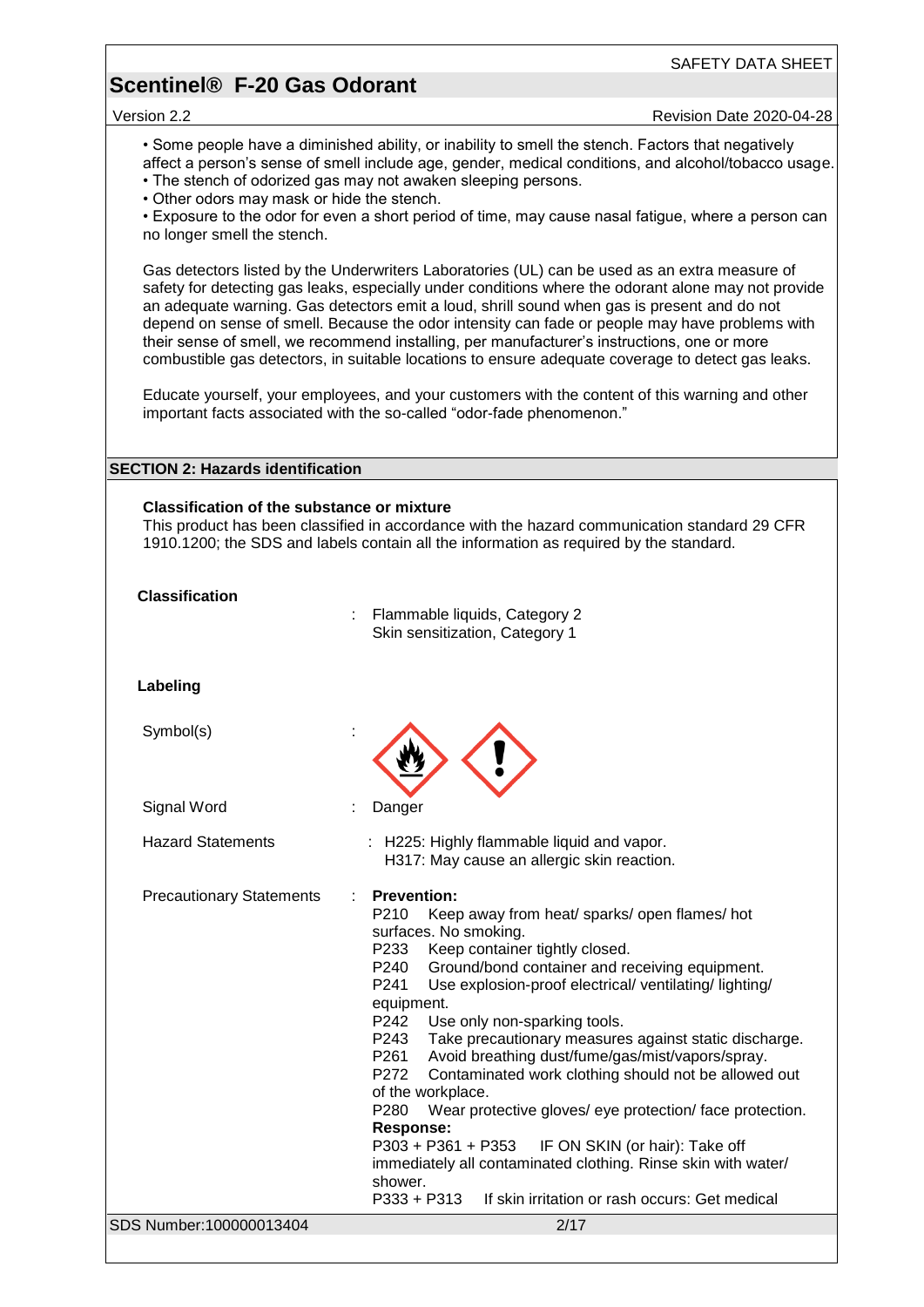| <b>Scentinel<sup>®</sup> F-20 Gas Odorant</b>                        |                                                                                                                                               | SAFETY DATA SHEET                                                                                                                                                                                      |  |
|----------------------------------------------------------------------|-----------------------------------------------------------------------------------------------------------------------------------------------|--------------------------------------------------------------------------------------------------------------------------------------------------------------------------------------------------------|--|
| Version 2.2                                                          |                                                                                                                                               | Revision Date 2020-04-28                                                                                                                                                                               |  |
|                                                                      | advice/ attention.<br>P370 + P378<br>alcohol-resistant foam to extinguish.<br>Storage:<br>P403 + P235<br>Disposal:<br>P501<br>disposal plant. | P363 Wash contaminated clothing before reuse.<br>In case of fire: Use dry sand, dry chemical or<br>Store in a well-ventilated place. Keep cool.<br>Dispose of contents/ container to an approved waste |  |
| Carcinogenicity:                                                     |                                                                                                                                               |                                                                                                                                                                                                        |  |
| <b>IARC</b>                                                          |                                                                                                                                               | No ingredient of this product present at levels greater than or<br>equal to 0.1% is identified as probable, possible or confirmed                                                                      |  |
| <b>NTP</b>                                                           |                                                                                                                                               | human carcinogen by IARC.<br>No ingredient of this product present at levels greater than or<br>equal to 0.1% is identified as a known or anticipated carcinogen                                       |  |
| <b>ACGIH</b>                                                         | by NTP.<br>by ACGIH.                                                                                                                          | No ingredient of this product present at levels greater than or<br>equal to 0.1% is identified as a carcinogen or potential carcinogen                                                                 |  |
| <b>SECTION 3: Composition/information on ingredients</b><br>Synonyms | <b>Gas Odorant</b><br>Mercaptan Mixture                                                                                                       |                                                                                                                                                                                                        |  |
| Molecular formula                                                    | <b>Mixture</b>                                                                                                                                |                                                                                                                                                                                                        |  |
| Component                                                            | CAS-No.                                                                                                                                       | Weight %                                                                                                                                                                                               |  |
| t-Butyl Mercaptan                                                    | 75-66-1                                                                                                                                       | 78 - 82                                                                                                                                                                                                |  |
| Dimethyl Sulfide                                                     | 75-18-3                                                                                                                                       | $18 - 22$                                                                                                                                                                                              |  |
| <b>SECTION 4: First aid measures</b>                                 |                                                                                                                                               |                                                                                                                                                                                                        |  |
| General advice                                                       |                                                                                                                                               | Move out of dangerous area. Show this material safety data<br>sheet to the doctor in attendance. Material may produce a<br>serious, potentially fatal pneumonia if swallowed or vomited.               |  |
| If inhaled                                                           | If unconscious, place in recovery position and seek medical<br>advice. If symptoms persist, call a physician.                                 |                                                                                                                                                                                                        |  |
| In case of skin contact                                              |                                                                                                                                               | If on skin, rinse well with water. If on clothes, remove clothes.                                                                                                                                      |  |
| In case of eye contact                                               |                                                                                                                                               | Flush eyes with water as a precaution. Remove contact<br>lenses. Protect unharmed eye. Keep eye wide open while<br>rinsing. If eye irritation persists, consult a specialist.                          |  |
|                                                                      |                                                                                                                                               |                                                                                                                                                                                                        |  |

SDS Number:100000013404 3/17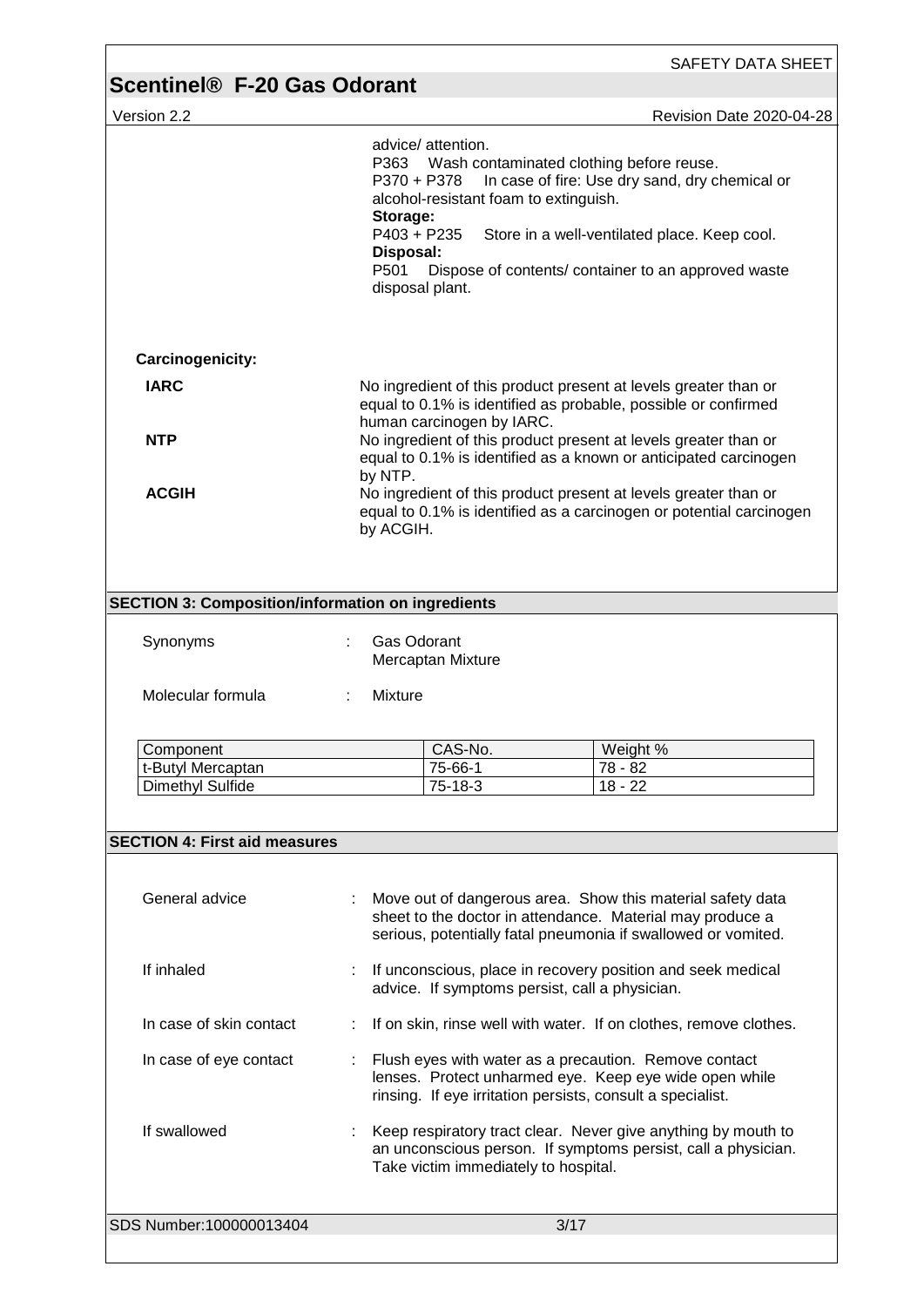Version 2.2 **Accord 2020-04-28** Revision Date 2020-04-28

| <b>SECTION 5: Firefighting measures</b>           |   |                                                                                                                                                                                                                                                                                                                                                                                        |
|---------------------------------------------------|---|----------------------------------------------------------------------------------------------------------------------------------------------------------------------------------------------------------------------------------------------------------------------------------------------------------------------------------------------------------------------------------------|
| Flash point                                       |   | $<$ -18°C (<0°F)<br>estimated                                                                                                                                                                                                                                                                                                                                                          |
| Autoignition temperature                          |   | No data available                                                                                                                                                                                                                                                                                                                                                                      |
| Suitable extinguishing<br>media                   |   | Alcohol-resistant foam. Carbon dioxide (CO2). Dry chemical.                                                                                                                                                                                                                                                                                                                            |
| Unsuitable extinguishing<br>media                 |   | High volume water jet.                                                                                                                                                                                                                                                                                                                                                                 |
| Specific hazards during fire<br>fighting          | ÷ | Do not allow run-off from fire fighting to enter drains or water<br>courses.                                                                                                                                                                                                                                                                                                           |
| Special protective<br>equipment for fire-fighters |   | Wear self-contained breathing apparatus for firefighting if<br>necessary.                                                                                                                                                                                                                                                                                                              |
| Further information                               |   | Collect contaminated fire extinguishing water separately. This<br>must not be discharged into drains. Fire residues and<br>contaminated fire extinguishing water must be disposed of in<br>accordance with local regulations. For safety reasons in case<br>of fire, cans should be stored separately in closed<br>containments. Use a water spray to cool fully closed<br>containers. |
| Fire and explosion<br>protection                  |   | Do not spray on an open flame or any other incandescent<br>material. Take necessary action to avoid static electricity<br>discharge (which might cause ignition of organic vapors). Use<br>only explosion-proof equipment. Keep away from open flames,<br>hot surfaces and sources of ignition.                                                                                        |
| Hazardous decomposition<br>products               |   | Carbon oxides. Sulfur oxides.                                                                                                                                                                                                                                                                                                                                                          |
| <b>SECTION 6: Accidental release measures</b>     |   |                                                                                                                                                                                                                                                                                                                                                                                        |
| Personal precautions                              |   | Use personal protective equipment. Ensure adequate<br>ventilation. Remove all sources of ignition. Evacuate<br>personnel to safe areas. Beware of vapors accumulating to<br>form explosive concentrations. Vapors can accumulate in low<br>areas.                                                                                                                                      |
| Environmental precautions                         | ÷ | Prevent product from entering drains. Prevent further leakage<br>or spillage if safe to do so. If the product contaminates rivers<br>and lakes or drains inform respective authorities.                                                                                                                                                                                                |
| Methods for cleaning up                           |   | Contain spillage, and then collect with non-combustible<br>absorbent material, (e.g. sand, earth, diatomaceous earth,<br>vermiculite) and place in container for disposal according to<br>local / national regulations (see section 13).                                                                                                                                               |
|                                                   |   | For additional details, see the Exposure Scenario in the Annex portion                                                                                                                                                                                                                                                                                                                 |
| <b>SECTION 7: Handling and storage</b>            |   |                                                                                                                                                                                                                                                                                                                                                                                        |
| <b>Handling</b>                                   |   |                                                                                                                                                                                                                                                                                                                                                                                        |
| SDS Number:100000013404                           |   | 4/17                                                                                                                                                                                                                                                                                                                                                                                   |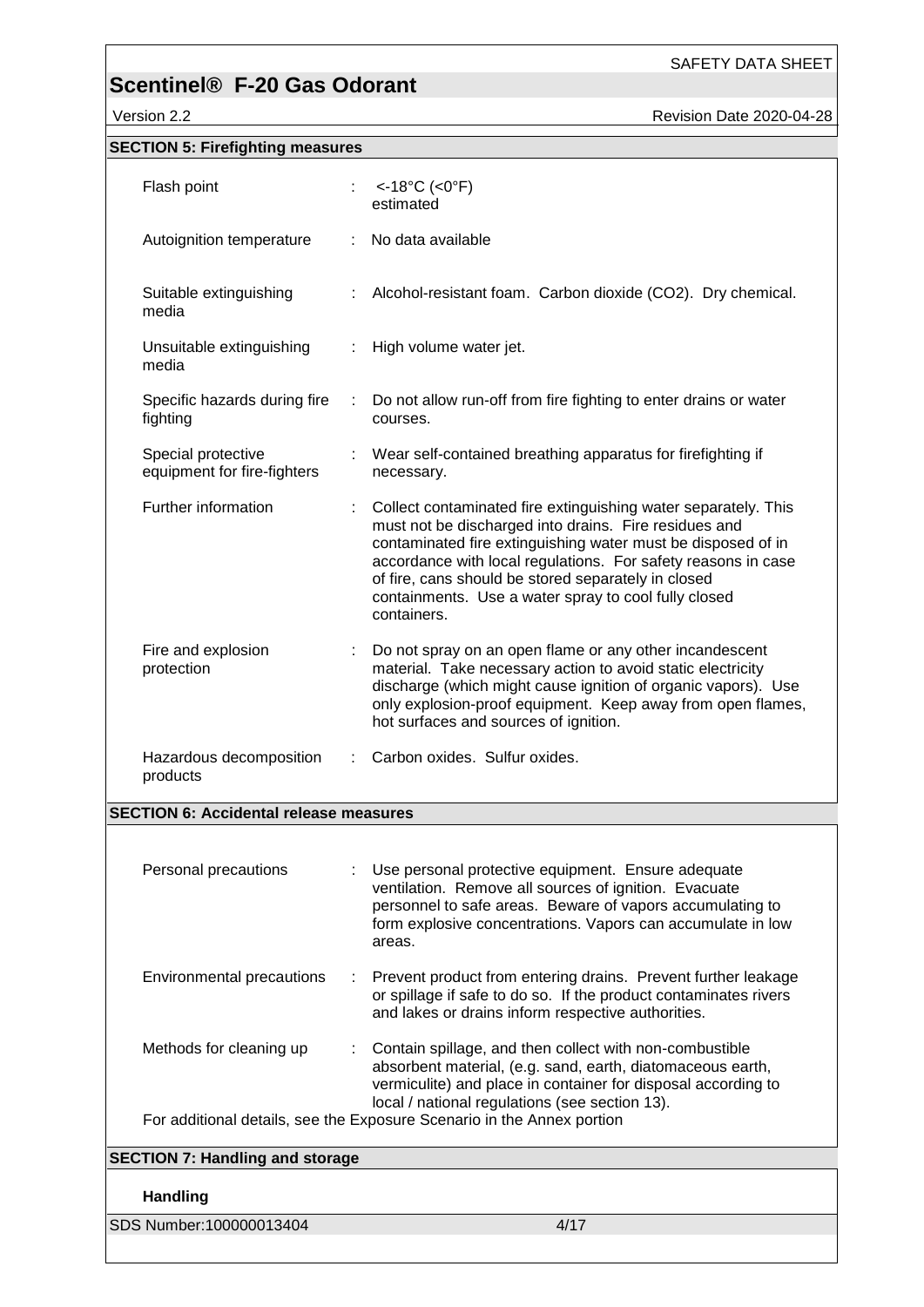| <b>Scentinel® F-20 Gas Odorant</b>                                                                                                                                                                                                                                                                                                                                                                                                                                                                                                                                                                                                                                                                                                                                                                                         |              |                                       |                                                                                                                                                                                                                                                                                                                                                                                                                                                                                                                                                                                                                                                                                                                                                         | <b>SAFETY DATA SHEET</b> |
|----------------------------------------------------------------------------------------------------------------------------------------------------------------------------------------------------------------------------------------------------------------------------------------------------------------------------------------------------------------------------------------------------------------------------------------------------------------------------------------------------------------------------------------------------------------------------------------------------------------------------------------------------------------------------------------------------------------------------------------------------------------------------------------------------------------------------|--------------|---------------------------------------|---------------------------------------------------------------------------------------------------------------------------------------------------------------------------------------------------------------------------------------------------------------------------------------------------------------------------------------------------------------------------------------------------------------------------------------------------------------------------------------------------------------------------------------------------------------------------------------------------------------------------------------------------------------------------------------------------------------------------------------------------------|--------------------------|
| Version 2.2                                                                                                                                                                                                                                                                                                                                                                                                                                                                                                                                                                                                                                                                                                                                                                                                                |              |                                       |                                                                                                                                                                                                                                                                                                                                                                                                                                                                                                                                                                                                                                                                                                                                                         | Revision Date 2020-04-28 |
| Advice on safe handling                                                                                                                                                                                                                                                                                                                                                                                                                                                                                                                                                                                                                                                                                                                                                                                                    |              |                                       | Avoid formation of aerosol. Do not breathe vapors/dust. Avoid<br>exposure - obtain special instructions before use. Avoid<br>contact with skin and eyes. For personal protection see<br>section 8. Smoking, eating and drinking should be prohibited<br>in the application area. Take precautionary measures against<br>static discharges. Provide sufficient air exchange and/or<br>exhaust in work rooms. Open drum carefully as content may<br>be under pressure. Dispose of rinse water in accordance with<br>local and national regulations. Persons susceptible to skin<br>sensitization problems or asthma, allergies, chronic or<br>recurrent respiratory disease should not be employed in any<br>process in which this mixture is being used. |                          |
| Advice on protection<br>against fire and explosion                                                                                                                                                                                                                                                                                                                                                                                                                                                                                                                                                                                                                                                                                                                                                                         |              | hot surfaces and sources of ignition. | Do not spray on an open flame or any other incandescent<br>material. Take necessary action to avoid static electricity<br>discharge (which might cause ignition of organic vapors). Use<br>only explosion-proof equipment. Keep away from open flames,                                                                                                                                                                                                                                                                                                                                                                                                                                                                                                  |                          |
| <b>Storage</b>                                                                                                                                                                                                                                                                                                                                                                                                                                                                                                                                                                                                                                                                                                                                                                                                             |              |                                       |                                                                                                                                                                                                                                                                                                                                                                                                                                                                                                                                                                                                                                                                                                                                                         |                          |
| Requirements for storage<br>areas and containers                                                                                                                                                                                                                                                                                                                                                                                                                                                                                                                                                                                                                                                                                                                                                                           | ÷            |                                       | No smoking. Keep container tightly closed in a dry and well-<br>ventilated place. Containers which are opened must be<br>carefully resealed and kept upright to prevent leakage.<br>Observe label precautions. Electrical installations / working<br>materials must comply with the technological safety standards.                                                                                                                                                                                                                                                                                                                                                                                                                                     |                          |
|                                                                                                                                                                                                                                                                                                                                                                                                                                                                                                                                                                                                                                                                                                                                                                                                                            |              |                                       |                                                                                                                                                                                                                                                                                                                                                                                                                                                                                                                                                                                                                                                                                                                                                         |                          |
| Use                                                                                                                                                                                                                                                                                                                                                                                                                                                                                                                                                                                                                                                                                                                                                                                                                        | Odorant      |                                       |                                                                                                                                                                                                                                                                                                                                                                                                                                                                                                                                                                                                                                                                                                                                                         |                          |
| <b>SECTION 8: Exposure controls/personal protection</b>                                                                                                                                                                                                                                                                                                                                                                                                                                                                                                                                                                                                                                                                                                                                                                    |              |                                       |                                                                                                                                                                                                                                                                                                                                                                                                                                                                                                                                                                                                                                                                                                                                                         |                          |
| Ingredients with workplace control parameters                                                                                                                                                                                                                                                                                                                                                                                                                                                                                                                                                                                                                                                                                                                                                                              |              |                                       |                                                                                                                                                                                                                                                                                                                                                                                                                                                                                                                                                                                                                                                                                                                                                         |                          |
| <b>Chevron Phillips Chemical Company LP</b>                                                                                                                                                                                                                                                                                                                                                                                                                                                                                                                                                                                                                                                                                                                                                                                |              |                                       |                                                                                                                                                                                                                                                                                                                                                                                                                                                                                                                                                                                                                                                                                                                                                         |                          |
| Components                                                                                                                                                                                                                                                                                                                                                                                                                                                                                                                                                                                                                                                                                                                                                                                                                 | <b>Basis</b> | Value                                 | Control parameters                                                                                                                                                                                                                                                                                                                                                                                                                                                                                                                                                                                                                                                                                                                                      | Note                     |
| t-Butyl Mercaptan                                                                                                                                                                                                                                                                                                                                                                                                                                                                                                                                                                                                                                                                                                                                                                                                          | Manufacturer | <b>TWA</b>                            | $0.5$ ppm,                                                                                                                                                                                                                                                                                                                                                                                                                                                                                                                                                                                                                                                                                                                                              |                          |
| US                                                                                                                                                                                                                                                                                                                                                                                                                                                                                                                                                                                                                                                                                                                                                                                                                         | <b>Basis</b> |                                       |                                                                                                                                                                                                                                                                                                                                                                                                                                                                                                                                                                                                                                                                                                                                                         |                          |
| Components<br>Dimethyl Sulfide                                                                                                                                                                                                                                                                                                                                                                                                                                                                                                                                                                                                                                                                                                                                                                                             | <b>ACGIH</b> | Value<br><b>TWA</b>                   | Control parameters<br>10 ppm,                                                                                                                                                                                                                                                                                                                                                                                                                                                                                                                                                                                                                                                                                                                           | Note                     |
| <b>Engineering measures</b><br>Adequate ventilation to control airborned concentrations below the exposure quidelines/limits.<br>Consider the potential hazards of this material (see Section 2), applicable exposure limits, job<br>activities, and other substances in the work place when designing engineering controls and selecting<br>personal protective equipment. If engineering controls or work practices are not adequate to prevent<br>exposure to harmful levels of this material, the personal protective equipment listed below is<br>recommended. The user should read and understand all instructions and limitations supplied with<br>the equipment since protection is usually provided for a limited time or under certain circumstances.<br>Personal protective equipment<br>Respiratory protection |              |                                       | Wear a supplied-air NIOSH approved respirator unless<br>ventilation or other engineering controls are adequate to<br>maintain minimal oxygen content of 19.5% by volume under<br>normal atmospheric pressure. Wear a NIOSH approved<br>respirator that provides protection when working with this                                                                                                                                                                                                                                                                                                                                                                                                                                                       |                          |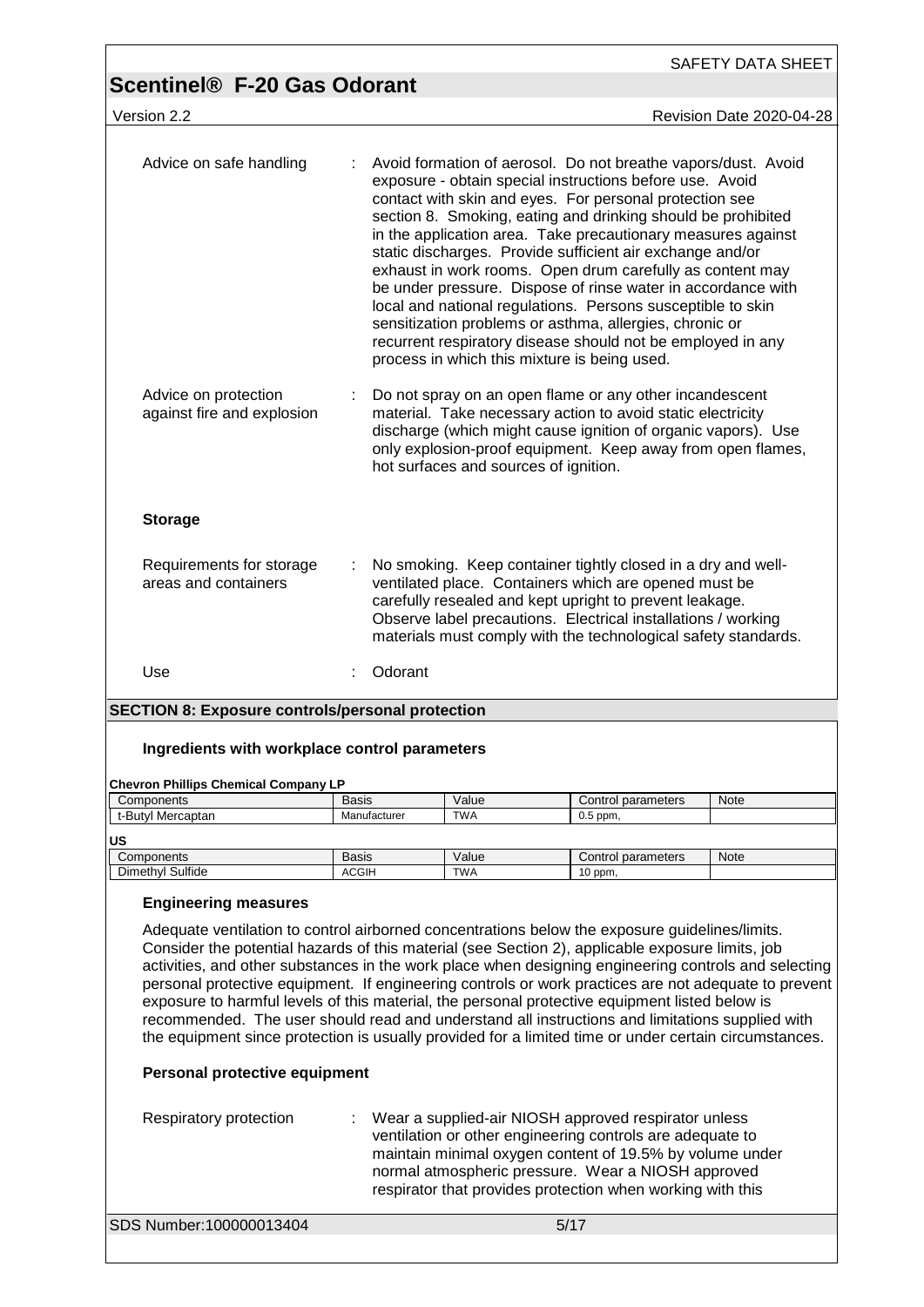|                                                       | <b>Scentinel® F-20 Gas Odorant</b>                                                                                                                                                                                                                                                                                                                                                                                                                                                                                                |
|-------------------------------------------------------|-----------------------------------------------------------------------------------------------------------------------------------------------------------------------------------------------------------------------------------------------------------------------------------------------------------------------------------------------------------------------------------------------------------------------------------------------------------------------------------------------------------------------------------|
| Version 2.2                                           | Revision Date 2020-04-28                                                                                                                                                                                                                                                                                                                                                                                                                                                                                                          |
|                                                       | material if exposure to harmful levels of airborne material may<br>occur, such as:. Air-Purifying Respirator for Organic Vapors.<br>Use a positive pressure, air-supplying respirator if there is<br>potential for uncontrolled release, exposure levels are not<br>known, or other circumstances where air-purifying respirators<br>may not provide adequate protection.                                                                                                                                                         |
| Hand protection                                       | The suitability for a specific workplace should be discussed<br>with the producers of the protective gloves. Please observe<br>the instructions regarding permeability and breakthrough time<br>which are provided by the supplier of the gloves. Also take into<br>consideration the specific local conditions under which the<br>product is used, such as the danger of cuts, abrasion, and the<br>contact time. Gloves should be discarded and replaced if there<br>is any indication of degradation or chemical breakthrough. |
| Eye protection                                        | Eye wash bottle with pure water. Tightly fitting safety goggles.                                                                                                                                                                                                                                                                                                                                                                                                                                                                  |
| Skin and body protection                              | Choose body protection in relation to its type, to the<br>concentration and amount of dangerous substances, and to the<br>specific work-place. Wear as appropriate:. Remove and wash<br>contaminated clothing before re-use. Skin should be washed<br>after contact. Footwear protecting against chemicals.                                                                                                                                                                                                                       |
| Hygiene measures                                      | When using do not eat or drink. When using do not smoke.<br>Wash hands before breaks and at the end of workday.                                                                                                                                                                                                                                                                                                                                                                                                                   |
|                                                       | For additional details, see the Exposure Scenario in the Annex portion                                                                                                                                                                                                                                                                                                                                                                                                                                                            |
| <b>SECTION 9: Physical and chemical properties</b>    |                                                                                                                                                                                                                                                                                                                                                                                                                                                                                                                                   |
|                                                       |                                                                                                                                                                                                                                                                                                                                                                                                                                                                                                                                   |
| Information on basic physical and chemical properties |                                                                                                                                                                                                                                                                                                                                                                                                                                                                                                                                   |
| Appearance                                            |                                                                                                                                                                                                                                                                                                                                                                                                                                                                                                                                   |
| Form<br>Physical state<br>Color<br>Odor               | Liquid<br>Liquid<br>Clear<br>Repulsive                                                                                                                                                                                                                                                                                                                                                                                                                                                                                            |
| Safety data                                           |                                                                                                                                                                                                                                                                                                                                                                                                                                                                                                                                   |
| Flash point                                           | <-18°C (<0°F)<br>estimated                                                                                                                                                                                                                                                                                                                                                                                                                                                                                                        |
| Lower explosion limit                                 | : No data available                                                                                                                                                                                                                                                                                                                                                                                                                                                                                                               |
| Upper explosion limit                                 | : No data available                                                                                                                                                                                                                                                                                                                                                                                                                                                                                                               |
| Oxidizing properties                                  | : No                                                                                                                                                                                                                                                                                                                                                                                                                                                                                                                              |
| Autoignition temperature                              | : No data available                                                                                                                                                                                                                                                                                                                                                                                                                                                                                                               |
| Molecular formula                                     | Mixture                                                                                                                                                                                                                                                                                                                                                                                                                                                                                                                           |
| Molecular weight                                      | Not applicable                                                                                                                                                                                                                                                                                                                                                                                                                                                                                                                    |
| pH                                                    | Not applicable                                                                                                                                                                                                                                                                                                                                                                                                                                                                                                                    |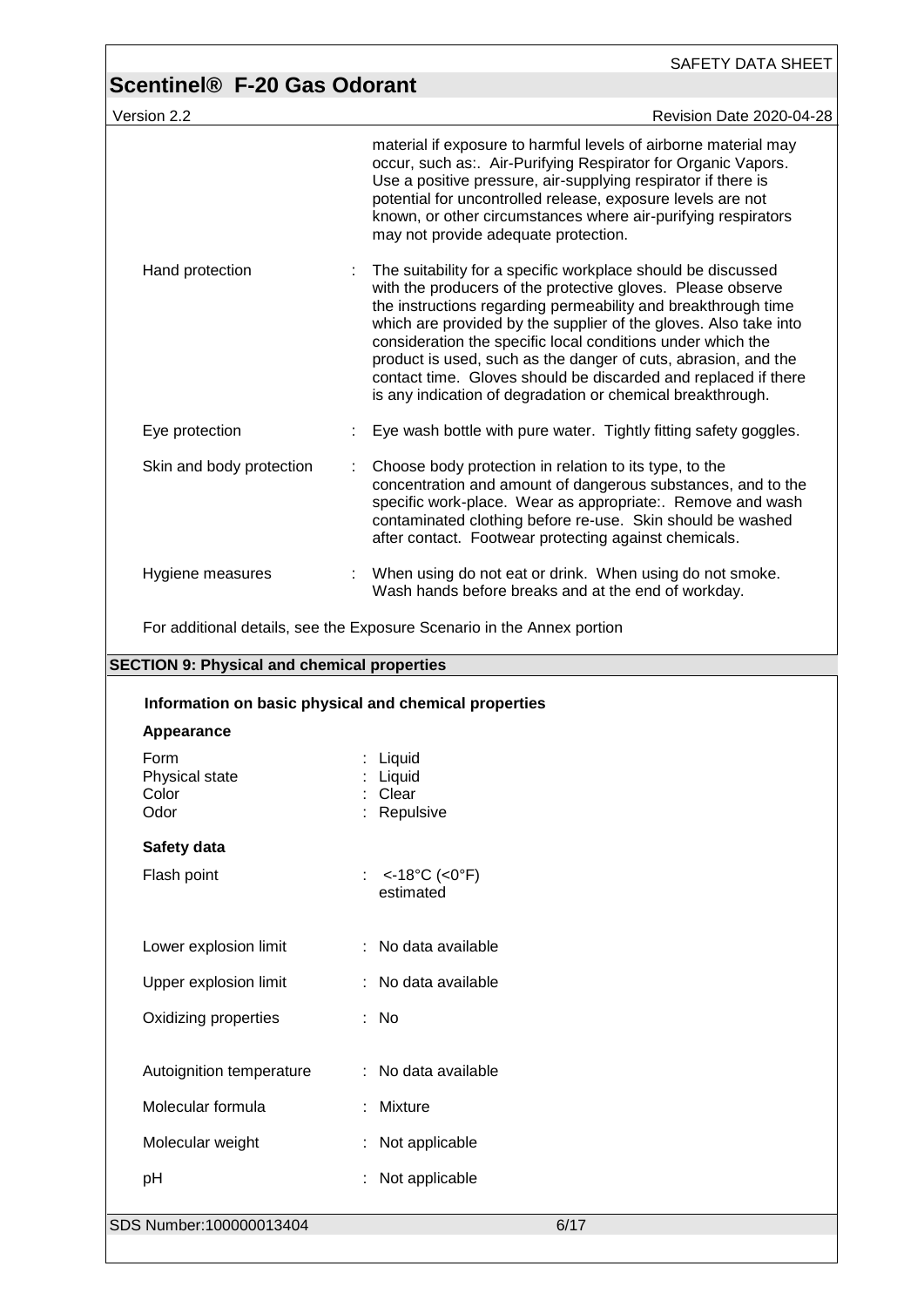| Scentinel® F-20 Gas Odorant                                              | <b>SAFETY DATA SHEET</b>                                                                                                                   |
|--------------------------------------------------------------------------|--------------------------------------------------------------------------------------------------------------------------------------------|
| Version 2.2                                                              | Revision Date 2020-04-28                                                                                                                   |
| Pour point                                                               | : No data available                                                                                                                        |
| Freezing point                                                           | $-45.6^{\circ}$ C (-50.1 $^{\circ}$ F)                                                                                                     |
| Boiling point/boiling range                                              | : 48.9-93.3°C (120.0-199.9°F)                                                                                                              |
| Vapor pressure                                                           | : 8.20 PSI<br>at 38°C (100°F)<br>estimated                                                                                                 |
| Relative density                                                         | : 0.816<br>at 15.6 °C (60.1 °F)                                                                                                            |
| Density                                                                  | $: 813.6$ g/l                                                                                                                              |
| Water solubility                                                         | : Negligible                                                                                                                               |
| Partition coefficient: n-                                                | : No data available                                                                                                                        |
| octanol/water<br>Viscosity, kinematic                                    | : No data available                                                                                                                        |
| Relative vapor density                                                   | $\therefore$ 2<br>$(Air = 1.0)$                                                                                                            |
| Evaporation rate                                                         | : No data available                                                                                                                        |
| Percent volatile                                                         | $:$ > 99 %                                                                                                                                 |
| <b>SECTION 10: Stability and reactivity</b>                              |                                                                                                                                            |
| <b>Chemical stability</b>                                                | This material is considered stable under normal ambient and<br>anticipated storage and handling conditions of temperature<br>and pressure. |
| Possibility of hazardous reactions                                       |                                                                                                                                            |
| <b>Hazardous reactions</b>                                               | : Hazardous reactions: Hazardous polymerization does not<br>occur.                                                                         |
|                                                                          | Further information: No decomposition if stored and applied as<br>directed.                                                                |
|                                                                          | Hazardous reactions: Vapors may form explosive mixture with<br>air.                                                                        |
| <b>Conditions to avoid</b><br><b>Hazardous decomposition</b><br>products | : Heat, flames and sparks.<br>: Carbon oxides<br>Sulfur oxides                                                                             |
| Other data                                                               | : No decomposition if stored and applied as directed.                                                                                      |
| SDS Number: 100000013404                                                 | 7/17                                                                                                                                       |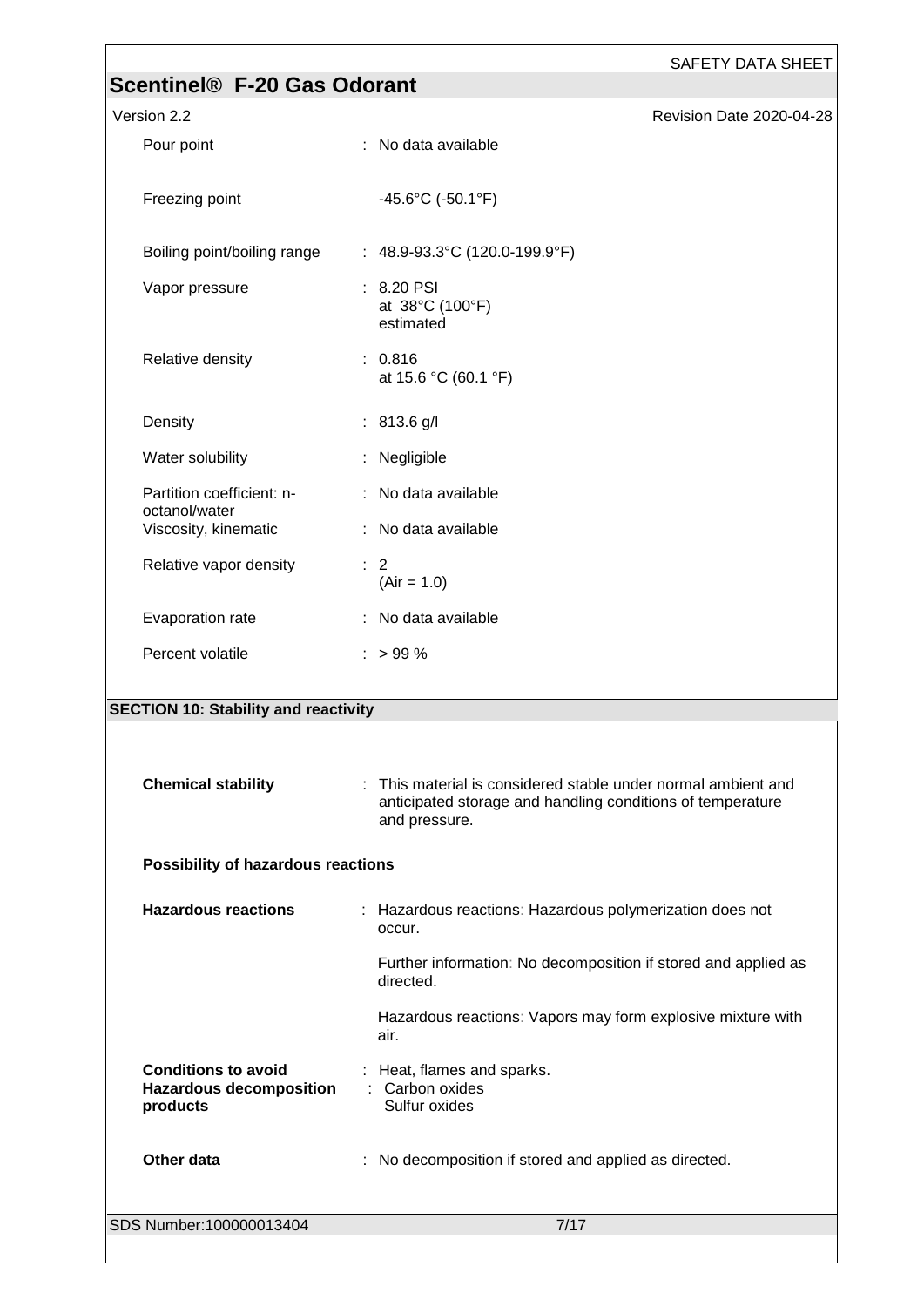Version 2.2 **All 2020-04-28** Revision Date 2020-04-28

| <b>SECTION 11: Toxicological information</b>                |                                                                                                                                              |
|-------------------------------------------------------------|----------------------------------------------------------------------------------------------------------------------------------------------|
|                                                             |                                                                                                                                              |
| Scentinel® F-20 Gas Odorant<br><b>Acute oral toxicity</b>   | : Acute toxicity estimate: $>$ 5,000 mg/kg<br>Method: Calculation method                                                                     |
|                                                             | Acute toxicity estimate: 4,048 mg/kg<br>Method: Calculation method                                                                           |
| <b>Acute inhalation toxicity</b>                            |                                                                                                                                              |
| t-Butyl Mercaptan                                           | : LC50: 98.3 mg/l<br>Exposure time: 4 h<br>Species: Rat<br>Sex: male and female<br>Test atmosphere: vapor<br>Method: OECD Test Guideline 403 |
|                                                             | LC50: 81.9 mg/l<br>Exposure time: 4 h<br>Species: Rat<br>Sex: male<br>Test atmosphere: vapor<br>Method: OECD Test Guideline 403              |
|                                                             | LC50: 60.9 mg/l<br>Exposure time: 4 h<br>Species: Mouse<br>Sex: male<br>Test atmosphere: vapor<br>Method: OECD Test Guideline 403            |
| Dimethyl Sulfide                                            | LC50: 102 mg/l<br>Exposure time: 4 h<br>Species: Rat<br>Sex: male and female<br>Test atmosphere: gas<br>Method: OECD Test Guideline 403      |
| Scentinel® F-20 Gas Odorant<br><b>Acute dermal toxicity</b> | : Acute toxicity estimate: $> 5,000$ mg/kg<br>Method: Calculation method                                                                     |
| Scentinel® F-20 Gas Odorant<br><b>Skin irritation</b>       | May cause skin irritation and/or dermatitis.                                                                                                 |
| Scentinel® F-20 Gas Odorant<br>Eye irritation               | Vapors may cause irritation to the eyes, respiratory system<br>and the skin.                                                                 |
| Scentinel® F-20 Gas Odorant<br><b>Sensitization</b>         | Causes sensitization.                                                                                                                        |
| <b>Repeated dose toxicity</b>                               |                                                                                                                                              |
| t-Butyl Mercaptan                                           | : Species: Rat, Male and female<br>Sex: Male and female                                                                                      |

SDS Number:100000013404 8/17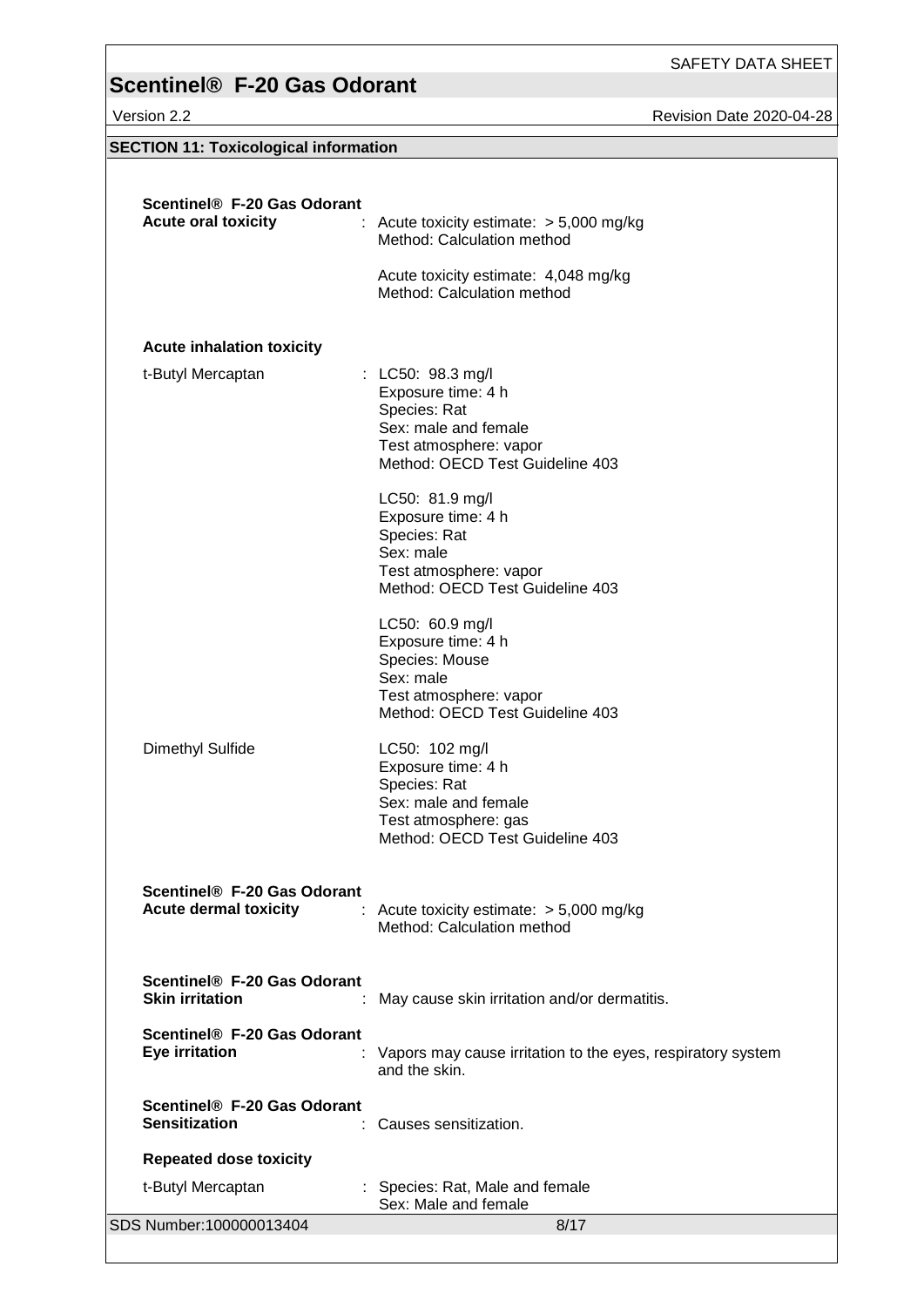| Version 2.2                  |                                                                                                                                                                                                                                                                                                                                                                                                                                                                                                | <b>Revision Date 2020-04-28</b> |
|------------------------------|------------------------------------------------------------------------------------------------------------------------------------------------------------------------------------------------------------------------------------------------------------------------------------------------------------------------------------------------------------------------------------------------------------------------------------------------------------------------------------------------|---------------------------------|
|                              | Application Route: Inhalation<br>Dose: 9, 97, 196 ppm<br>Exposure time: 13 wks<br>Number of exposures: 6 hrs/d, 5 d/wk<br>NOEL: > 196 ppm                                                                                                                                                                                                                                                                                                                                                      |                                 |
|                              | Species: Rat, Male and female<br>Sex: Male and female<br>Application Route: oral gavage<br>Dose: 10, 50, 200 mg/kg bw/day<br>Exposure time: 42-53 days<br>Number of exposures: Daily<br>NOEL: 50 mg/kg bw/day<br>Lowest observable effect level:<br>Method: OECD Guideline 422                                                                                                                                                                                                                 | 200 mg/kg bw/day                |
|                              | Species: Rat, Male and female<br>Sex: Male and female<br>Application Route: Inhalation<br>Dose: 25.1, 99.6, 403.4 ppm<br>Exposure time: 13 wks<br>Number of exposures: 6 hrs/d, 5 d/wk<br>NOEL:<br>99.6 ppm<br>Lowest observable effect level: 403.4 ppm<br>Method: OECD Guideline 413<br>Target Organs: Liver, Kidney, Blood, Upper respiratory tract<br>Information given is based on data obtained from similar<br>substances.                                                              |                                 |
| <b>Dimethyl Sulfide</b>      | Species: Rat, Male and female<br>Sex: Male and female<br>Application Route: Oral diet<br>Dose: 0, 2.5, 25, 250 mg/kg bw/day<br>Exposure time: 14 wk<br>Number of exposures: daily<br>NOEL: 250 mg/kg<br>Method: OECD Test Guideline 408<br>No adverse effects expected<br>Species: Rat, Male and female<br>Sex: Male and female<br>Application Route: inhalation (vapor)<br>Dose: 0, 0.310, 0.964, 2.783 mg/l<br>Exposure time: 13 wk (6 h)<br>Number of exposures: 7 d/wk<br>NOEL: 2.783 mg/l |                                 |
| <b>Genotoxicity in vitro</b> | Method: OECD Guideline 413<br>Information given is based on data obtained from similar<br>substances.                                                                                                                                                                                                                                                                                                                                                                                          |                                 |
|                              |                                                                                                                                                                                                                                                                                                                                                                                                                                                                                                |                                 |
| t-Butyl Mercaptan            | Test Type: Mouse lymphoma assay<br>Metabolic activation: with and without metabolic activation<br>Result: negative                                                                                                                                                                                                                                                                                                                                                                             |                                 |
| SDS Number:100000013404      | 9/17                                                                                                                                                                                                                                                                                                                                                                                                                                                                                           |                                 |
|                              |                                                                                                                                                                                                                                                                                                                                                                                                                                                                                                |                                 |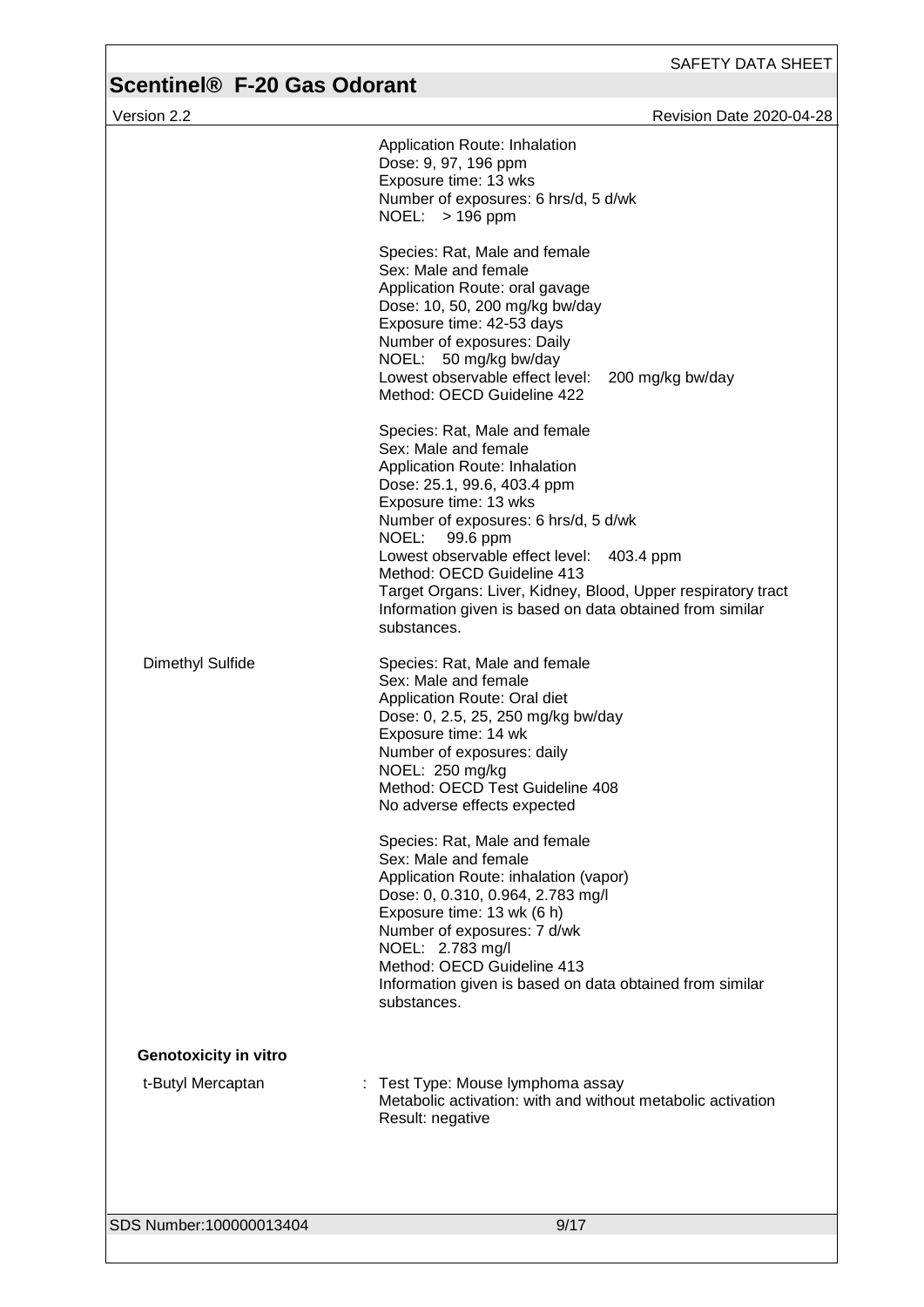| Version 2.2                   | <b>Revision Date 2020-04-28</b>                                                                                                                                                                                                                                                                  |
|-------------------------------|--------------------------------------------------------------------------------------------------------------------------------------------------------------------------------------------------------------------------------------------------------------------------------------------------|
|                               | Test Type: Sister Chromatid Exchange Assay<br>Metabolic activation: with and without metabolic activation<br>Result: negative                                                                                                                                                                    |
|                               | Test Type: Ames test<br>Metabolic activation: with and without metabolic activation<br>Result: negative                                                                                                                                                                                          |
| Dimethyl Sulfide              | Test Type: Ames test<br>Metabolic activation: with and without metabolic activation<br>Method: OECD Test Guideline 471<br>Result: negative                                                                                                                                                       |
|                               | Test Type: Mouse lymphoma assay<br>Metabolic activation: with and without metabolic activation<br>Method: OECD Guideline 476<br>Result: negative                                                                                                                                                 |
| <b>Genotoxicity in vivo</b>   |                                                                                                                                                                                                                                                                                                  |
| t-Butyl Mercaptan             | : Test Type: Mouse micronucleus assay<br>Species: Mouse<br>Dose: 1250, 2500, 5000 mg/kg<br>Method: Mutagenicity (micronucleus test)<br>Result: negative                                                                                                                                          |
| Dimethyl Sulfide              | Test Type: In vivo micronucleus test<br>Species: Mouse<br>Cell type: Bone marrow<br>Route of Application: Oral<br>Dose: 1250, 2500, 5000 mg/kg<br>Method: OECD Test Guideline 474<br>Result: negative                                                                                            |
| <b>Reproductive toxicity</b>  |                                                                                                                                                                                                                                                                                                  |
| t-Butyl Mercaptan             | : Species: Rat<br>Sex: male and female<br>Application Route: oral gavage<br>Dose: 10, 50, 200 mg/kg bw/day<br>Number of exposures: Daily<br>Test period: 42 -53 days<br>Method: OECD Guideline 422<br>NOAEL Parent: 200 mg/kg bw/day<br>NOAEL F1: 50 mg/kg bw/day<br>No adverse effects expected |
| <b>Developmental Toxicity</b> |                                                                                                                                                                                                                                                                                                  |
| t-Butyl Mercaptan             | : Species: Mouse<br>Application Route: Inhalation<br>Dose: 11, 99, 195 ppm<br>Exposure time: GD 6-16<br>Number of exposures: 6 hrs/d<br>NOAEL Teratogenicity: $>$ = 195 ppm<br>NOAEL Maternal: $>$ = 195 ppm                                                                                     |
|                               |                                                                                                                                                                                                                                                                                                  |
| SDS Number:100000013404       | 10/17                                                                                                                                                                                                                                                                                            |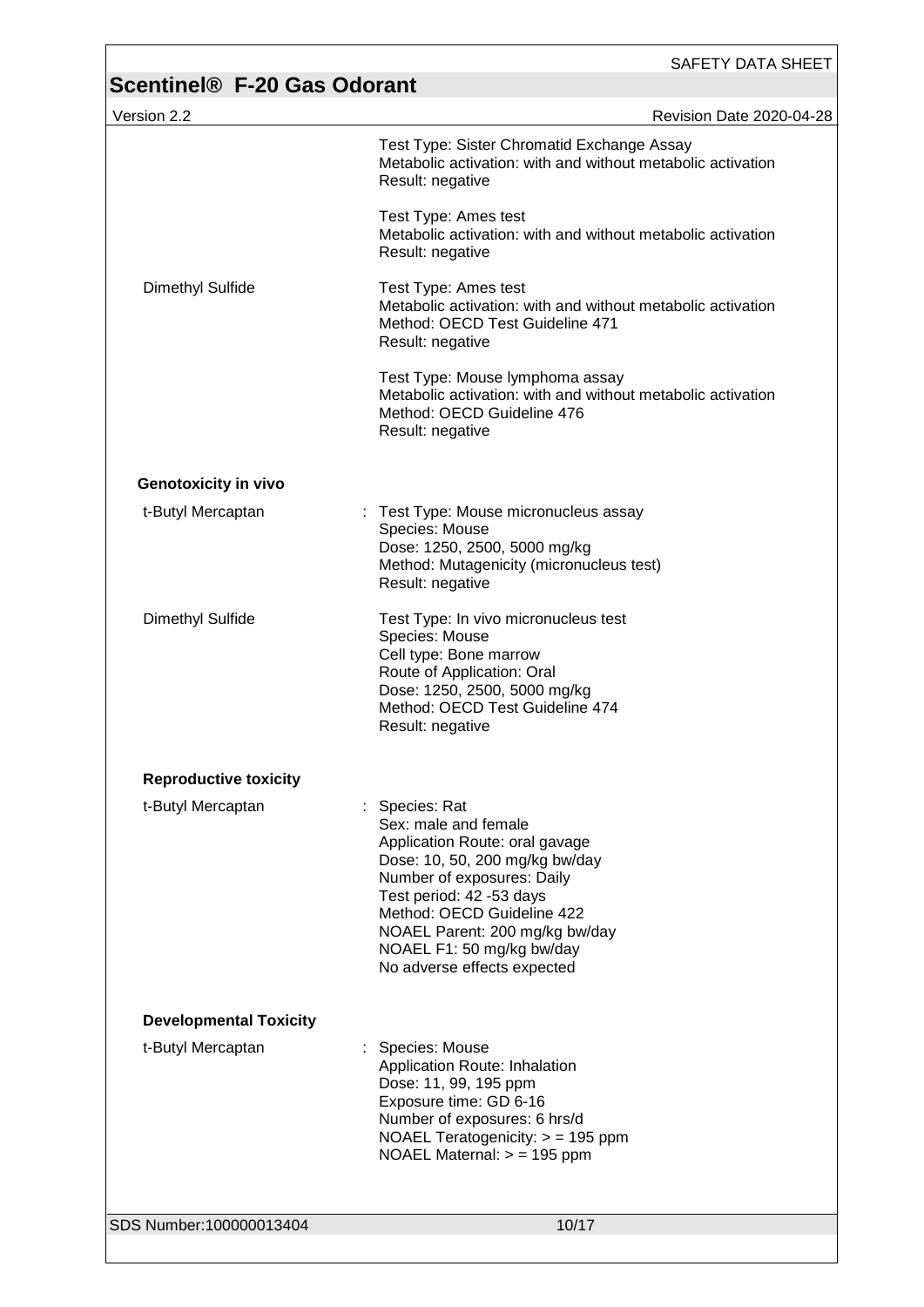# **Scentinel® F-20 Gas Odorant**<br>Version 2.2

| $\frac{1}{2}$                                                         |                                                                                                                                                                                                                                                                                                                                                          |
|-----------------------------------------------------------------------|----------------------------------------------------------------------------------------------------------------------------------------------------------------------------------------------------------------------------------------------------------------------------------------------------------------------------------------------------------|
| Version 2.2                                                           | Revision Date 2020-04-28                                                                                                                                                                                                                                                                                                                                 |
|                                                                       | Species: Rat<br>Application Route: Inhalation<br>Dose: 11, 99, 195 ppm<br>Exposure time: GD6-19<br>Number of exposures: 6 hrs/d<br>NOAEL Teratogenicity: > =195 ppm<br>NOAEL Maternal: $>$ = 195 ppm                                                                                                                                                     |
|                                                                       | Species: Rat<br>Application Route: oral gavage<br>Dose: 10, 50, 200 mg/kg bw/day<br>Exposure time: 42-53 days<br>Number of exposures: Daily<br>NOAEL Teratogenicity: 50 mg/kg bw /day<br>NOAEL Maternal: 200 mg/kg bw /day                                                                                                                               |
| <b>Dimethyl Sulfide</b>                                               | Species: Rat<br>Application Route: oral gavage<br>Dose: 100, 500, 1000 mg/kg<br>Exposure time: GD 6 - 19<br>Number of exposures: daily<br>Test period: 20 d<br>Method: OECD Guideline 414<br>NOAEL Teratogenicity: 1,000 mg/kg<br>NOAEL Maternal: 1,000 mg/kg                                                                                            |
| Scentinel® F-20 Gas Odorant<br><b>Aspiration toxicity</b>             | : May be harmful if swallowed and enters airways.                                                                                                                                                                                                                                                                                                        |
| <b>CMR</b> effects                                                    |                                                                                                                                                                                                                                                                                                                                                          |
| t-Butyl Mercaptan                                                     | : Carcinogenicity: Not available<br>Mutagenicity: Did not show mutagenic effects in animal<br>experiments.<br>Teratogenicity: Did not show teratogenic effects in animal<br>experiments.<br>Reproductive toxicity: No toxicity to reproduction                                                                                                           |
| <b>Dimethyl Sulfide</b>                                               | Carcinogenicity: Not available<br>Mutagenicity: Tests on bacterial or mammalian cell cultures<br>did not show mutagenic effects., In vivo tests did not show<br>mutagenic effects<br>Teratogenicity: Animal testing did not show any effects on<br>fetal development.<br>Reproductive toxicity: Animal testing did not show any effects<br>on fertility. |
| Scentinel <sup>®</sup> F-20 Gas Odorant<br><b>Further information</b> | Solvents may degrease the skin.                                                                                                                                                                                                                                                                                                                          |
| <b>SECTION 12: Ecological information</b>                             |                                                                                                                                                                                                                                                                                                                                                          |
|                                                                       |                                                                                                                                                                                                                                                                                                                                                          |
| <b>Toxicity to fish</b>                                               |                                                                                                                                                                                                                                                                                                                                                          |
| t-Butyl Mercaptan                                                     | : LC50: 34 mg/l<br>Exposure time: 96 h                                                                                                                                                                                                                                                                                                                   |
| SDS Number: 100000013404                                              | 11/17                                                                                                                                                                                                                                                                                                                                                    |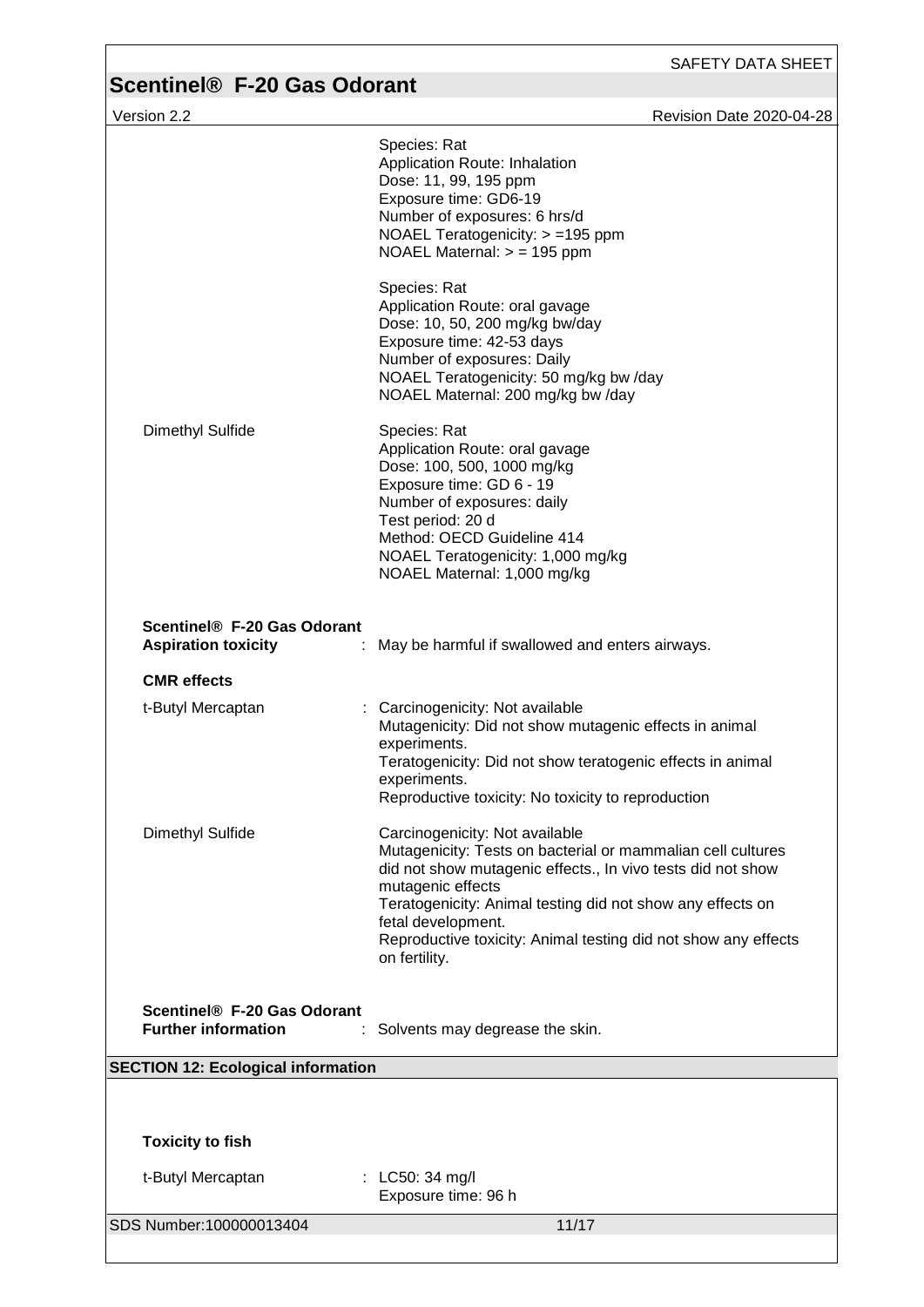| Scentinel <sup>®</sup> F-20 Gas Odorant             | SAFETY DATA SHEET                                                                                                                   |  |  |  |
|-----------------------------------------------------|-------------------------------------------------------------------------------------------------------------------------------------|--|--|--|
| Version 2.2                                         | Revision Date 2020-04-28                                                                                                            |  |  |  |
|                                                     | Species: Oncorhynchus mykiss (rainbow trout)<br>semi-static test Method: OECD Test Guideline 203                                    |  |  |  |
| Dimethyl Sulfide                                    | LC50: 213 mg/l<br>Exposure time: 96 h<br>Species: Oncorhynchus mykiss (rainbow trout)<br>Method: OECD Test Guideline 203            |  |  |  |
| Toxicity to daphnia and other aquatic invertebrates |                                                                                                                                     |  |  |  |
| t-Butyl Mercaptan                                   | : EC50: 6.7 mg/l<br>Exposure time: 48 h<br>Species: Daphnia magna (Water flea)<br>static test Method: OECD Test Guideline 202       |  |  |  |
| <b>Dimethyl Sulfide</b>                             | EC50: 29 mg/l<br>Exposure time: 48 h<br>Species: Daphnia magna (Water flea)<br>static test Method: OECD Test Guideline 202          |  |  |  |
| <b>Toxicity to algae</b>                            |                                                                                                                                     |  |  |  |
| t-Butyl Mercaptan                                   | : EC50: 24 mg/l<br>Exposure time: 72 h<br>Species: Pseudokirchneriella subcapitata (green algae)<br>Method: OECD Test Guideline 201 |  |  |  |
| Dimethyl Sulfide                                    | $IC50: > 113.7$ mg/l<br>Exposure time: 72 h<br>Species: Selenastrum capricornutum (algae)<br>Method: OECD Test Guideline 201        |  |  |  |
| Biodegradability                                    |                                                                                                                                     |  |  |  |
| t-Butyl Mercaptan                                   | : aerobic<br>Result: Not readily biodegradable.<br>6%<br>Testing period: 63 d<br>Method: OECD Test Guideline 301                    |  |  |  |
| Dimethyl Sulfide                                    | : aerobic<br>Result: Readily biodegradable.<br>77 %<br>Method: OECD Test Guideline 301                                              |  |  |  |
| <b>Bioaccumulation</b>                              |                                                                                                                                     |  |  |  |
| t-Butyl Mercaptan                                   | : Bioconcentration factor (BCF): 12<br>Bioaccumulation is unlikely.                                                                 |  |  |  |
| Dimethyl Sulfide                                    | : No bioaccumulation is to be expected (log Pow $\leq$ 4).                                                                          |  |  |  |
| Mobility                                            |                                                                                                                                     |  |  |  |
| SDS Number:100000013404                             | 12/17                                                                                                                               |  |  |  |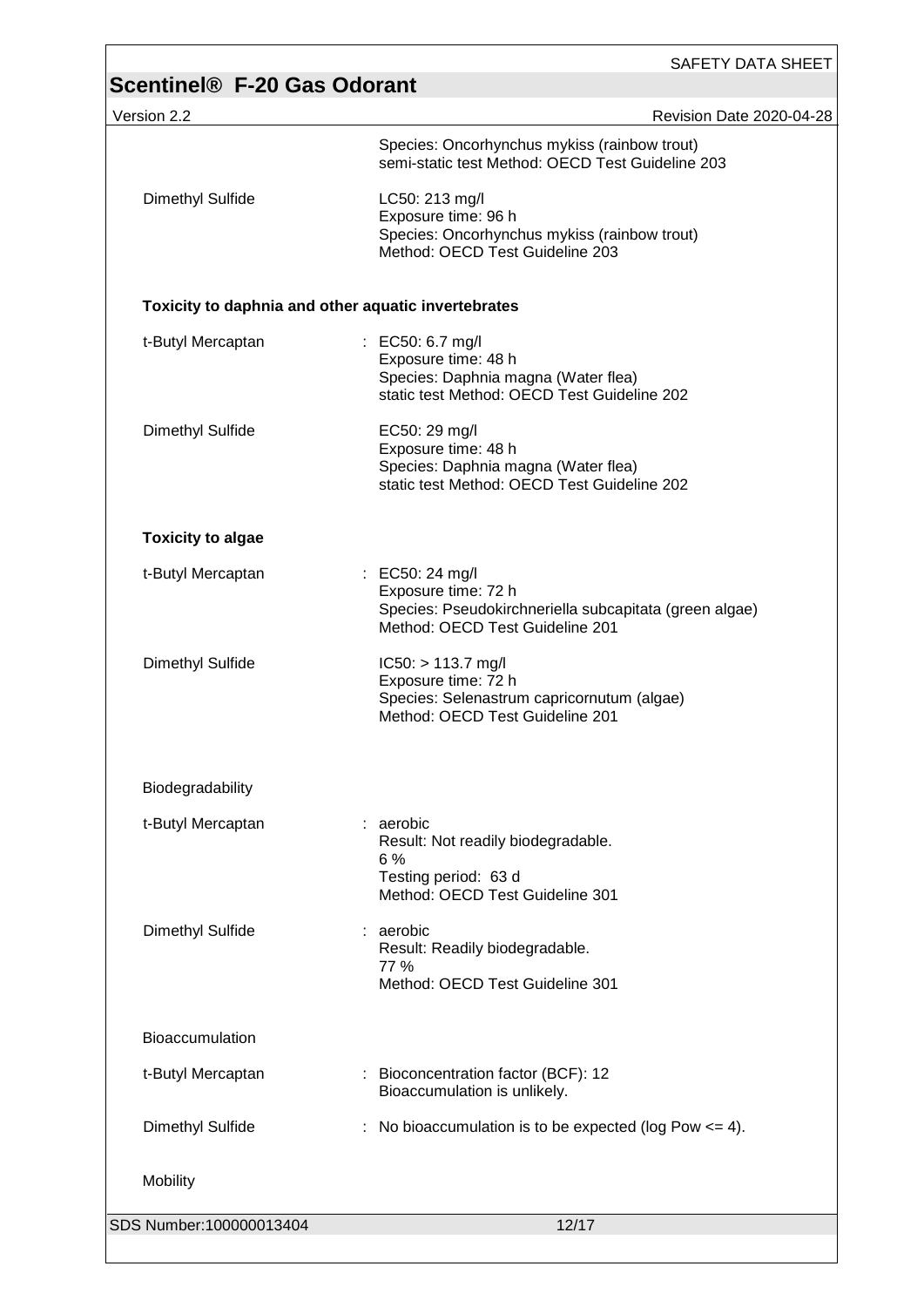| Version 2.2                                                                                                                                                                                         | Revision Date 2020-04-28                                                                            |  |  |  |
|-----------------------------------------------------------------------------------------------------------------------------------------------------------------------------------------------------|-----------------------------------------------------------------------------------------------------|--|--|--|
| t-Butyl Mercaptan                                                                                                                                                                                   | : The product will be dispersed amongst the various<br>environmental compartments (soil/water/air). |  |  |  |
| Results of PBT assessment<br>t-Butyl Mercaptan                                                                                                                                                      | : Non-classified PBT substance, Non-classified vPvB substance                                       |  |  |  |
| Dimethyl Sulfide                                                                                                                                                                                    | : Non-classified PBT substance, Non-classified vPvB substance                                       |  |  |  |
| Additional ecological<br>information<br><b>Ecotoxicology Assessment</b>                                                                                                                             | : Toxic to aquatic life with long lasting effects.                                                  |  |  |  |
| Short-term (acute) aquatic hazard<br>t-Butyl Mercaptan                                                                                                                                              | : Toxic to aquatic life.                                                                            |  |  |  |
| Dimethyl Sulfide                                                                                                                                                                                    | : Harmful to aquatic life.                                                                          |  |  |  |
| Long-term (chronic) aquatic hazard<br>t-Butyl Mercaptan<br>: Toxic to aquatic life with long lasting effects.                                                                                       |                                                                                                     |  |  |  |
| <b>SECTION 13: Disposal considerations</b>                                                                                                                                                          |                                                                                                     |  |  |  |
| The information in this SDS pertains only to the product as shipped.                                                                                                                                |                                                                                                     |  |  |  |
| Use material for its intended purpose or recycle if possible. This material, if it must be discarded,<br>may meet the criteria of a hazardous waste as defined by US EPA under RCRA (40 CER 261) or |                                                                                                     |  |  |  |

may meet the criteria of a hazardous waste as defined by US EPA under RCRA (40 CFR 261) or other State and local regulations. Measurement of certain physical properties and analysis for regulated components may be necessary to make a correct determination. If this material is classified as a hazardous waste, federal law requires disposal at a licensed hazardous waste disposal facility.

| Product                | : The product should not be allowed to enter drains, water<br>courses or the soil. Do not contaminate ponds, waterways or<br>ditches with chemical or used container. Send to a licensed<br>waste management company. |
|------------------------|-----------------------------------------------------------------------------------------------------------------------------------------------------------------------------------------------------------------------|
| Contaminated packaging | : Empty remaining contents. Dispose of as unused product.<br>Do not re-use empty containers. Do not burn, or use a cutting<br>torch on, the empty drum.                                                               |

For additional details, see the Exposure Scenario in the Annex portion

#### **SECTION 14: Transport information**

**The shipping descriptions shown here are for bulk shipments only, and may not apply to shipments in non-bulk packages (see regulatory definition).**

Consult the appropriate domestic or international mode-specific and quantity-specific Dangerous Goods Regulations for additional shipping description requirements (e.g., technical name or names, etc.) Therefore, the information shown here, may not always agree with the bill of lading shipping description for the material. Flashpoints for the material may vary slightly between the SDS and the bill of lading.

#### **US DOT (UNITED STATES DEPARTMENT OF TRANSPORTATION)**

SDS Number:100000013404 13/17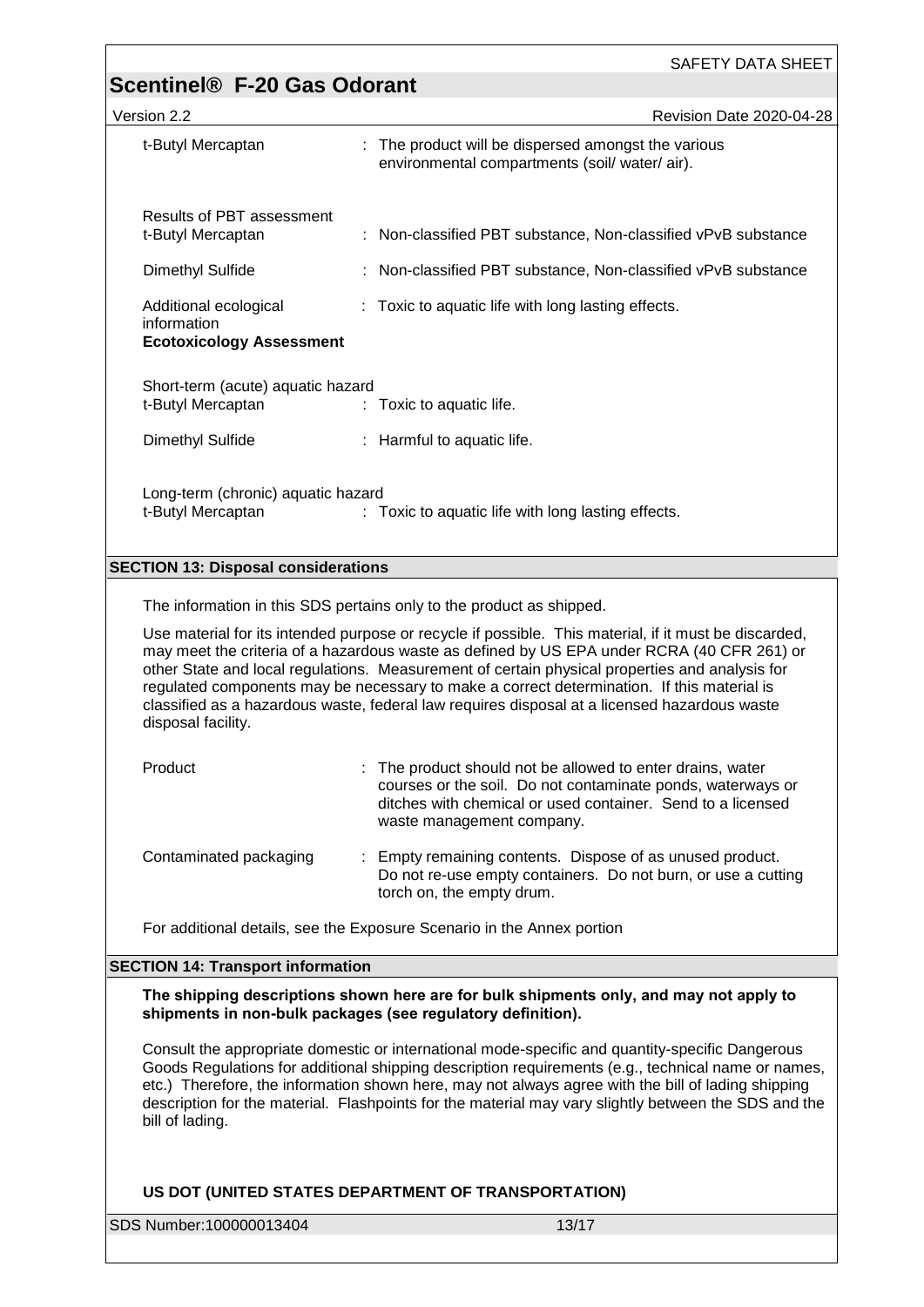Version 2.2 Revision Date 2020-04-28

UN3336, MERCAPTANS, LIQUID, FLAMMABLE, N.O.S., (TERTIARY BUTYL MERCAPTAN, DIMETHYL SULFIDE), 3, II

| IMO / IMDG (INTERNATIONAL MARITIME DANGEROUS GOODS)<br>UN3336, MERCAPTANS, LIQUID, FLAMMABLE, N.O.S., (TERTIARY BUTYL MERCAPTAN,<br>DIMETHYL SULFIDE), 3, II, (<-18°C), MARINE POLLUTANT, (TERTIARY BUTYL<br>MERCAPTAN)                                                     |                                                                                                                                                   |  |  |  |  |  |
|-----------------------------------------------------------------------------------------------------------------------------------------------------------------------------------------------------------------------------------------------------------------------------|---------------------------------------------------------------------------------------------------------------------------------------------------|--|--|--|--|--|
| DIMETHYL SULFIDE), 3, II                                                                                                                                                                                                                                                    | IATA (INTERNATIONAL AIR TRANSPORT ASSOCIATION)<br>UN3336, MERCAPTANS, LIQUID, FLAMMABLE, N.O.S., (TERTIARY BUTYL MERCAPTAN,                       |  |  |  |  |  |
| ADR (AGREEMENT ON DANGEROUS GOODS BY ROAD (EUROPE))<br>UN3336, MERCAPTANS, LIQUID, FLAMMABLE, N.O.S., (TERTIARY BUTYL<br>MERCAPTAN, DIMETHYL SULFIDE), 3, II, (D/E), ENVIRONMENTALLY HAZARDOUS,<br>(TERTIARY BUTYL MERCAPTAN)                                               |                                                                                                                                                   |  |  |  |  |  |
|                                                                                                                                                                                                                                                                             | RID (REGULATIONS CONCERNING THE INTERNATIONAL TRANSPORT OF                                                                                        |  |  |  |  |  |
| <b>DANGEROUS GOODS (EUROPE))</b>                                                                                                                                                                                                                                            |                                                                                                                                                   |  |  |  |  |  |
| MERCAPTAN)                                                                                                                                                                                                                                                                  | UN3336, MERCAPTANS, LIQUID, FLAMMABLE, N.O.S., (TERTIARY BUTYL MERCAPTAN,<br>DIMETHYL SULFIDE), 3, II, ENVIRONMENTALLY HAZARDOUS, (TERTIARY BUTYL |  |  |  |  |  |
| ADN (EUROPEAN AGREEMENT CONCERNING THE INTERNATIONAL CARRIAGE<br>OF DANGEROUS GOODS BY INLAND WATERWAYS)<br>UN3336, MERCAPTANS, LIQUID, FLAMMABLE, N.O.S., (TERTIARY BUTYL MERCAPTAN,<br>DIMETHYL SULFIDE), 3, II, ENVIRONMENTALLY HAZARDOUS, (TERTIARY BUTYL<br>MERCAPTAN) |                                                                                                                                                   |  |  |  |  |  |
|                                                                                                                                                                                                                                                                             |                                                                                                                                                   |  |  |  |  |  |
|                                                                                                                                                                                                                                                                             |                                                                                                                                                   |  |  |  |  |  |
|                                                                                                                                                                                                                                                                             | Transport in bulk according to Annex II of MARPOL 73/78 and the IBC Code                                                                          |  |  |  |  |  |
|                                                                                                                                                                                                                                                                             |                                                                                                                                                   |  |  |  |  |  |
| <b>SECTION 15: Regulatory information</b>                                                                                                                                                                                                                                   |                                                                                                                                                   |  |  |  |  |  |
| <b>National legislation</b>                                                                                                                                                                                                                                                 |                                                                                                                                                   |  |  |  |  |  |
| SARA 311/312 Hazards                                                                                                                                                                                                                                                        | : Flammable (gases, aerosols, liquids, or solids)<br>Respiratory or skin sensitization                                                            |  |  |  |  |  |
| <b>CERCLA Reportable</b><br>Quantity                                                                                                                                                                                                                                        | : This material does not contain any components with a CERCLA<br>RQ.                                                                              |  |  |  |  |  |
| SARA 302 Reportable<br>Quantity                                                                                                                                                                                                                                             | : This material does not contain any components with a SARA<br>302 RQ.                                                                            |  |  |  |  |  |
| SDS Number: 100000013404                                                                                                                                                                                                                                                    | 14/17                                                                                                                                             |  |  |  |  |  |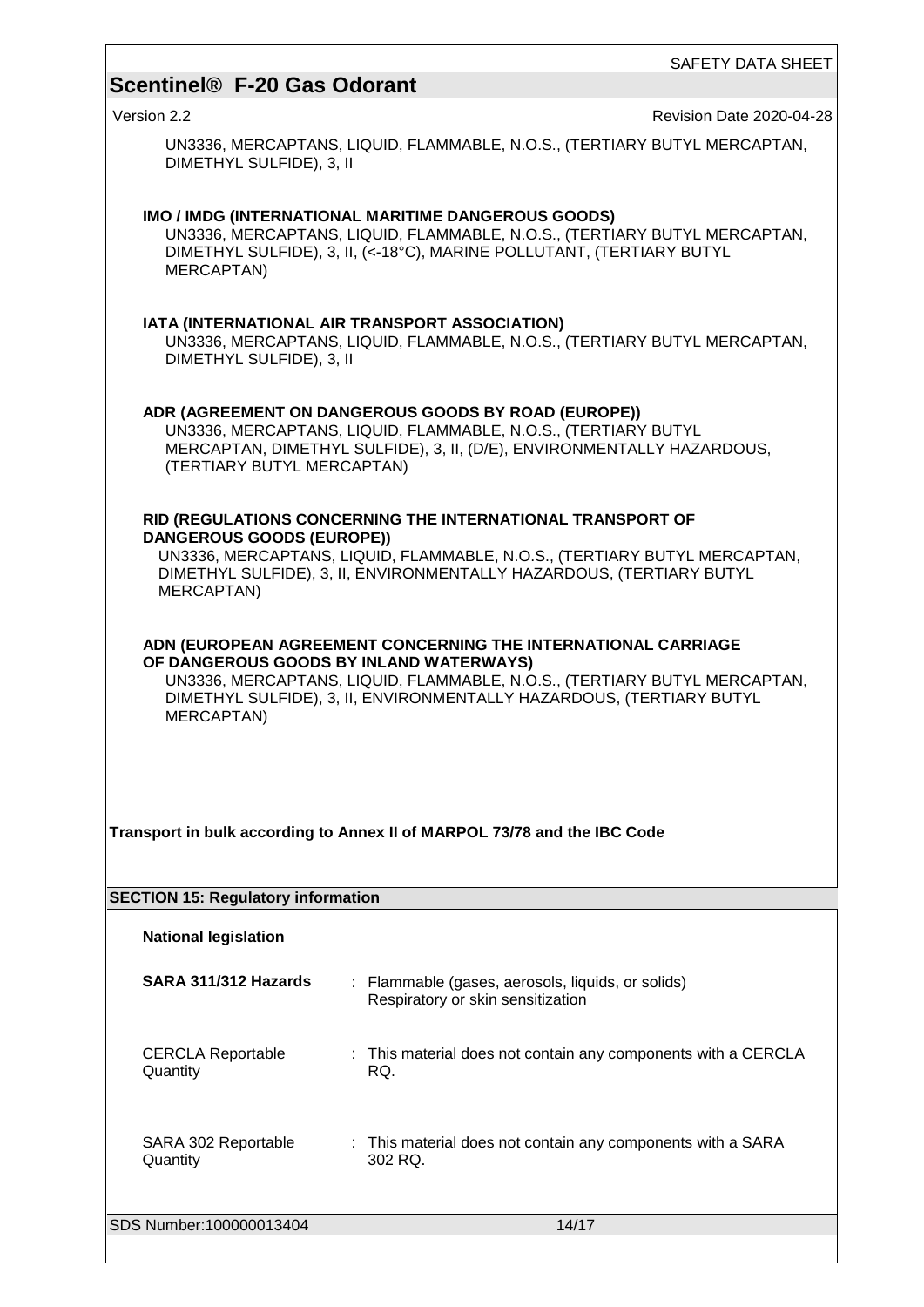|                                                                                                                                                                 | SAFETY DATA SHEET                                                                                                                                                                         |  |  |
|-----------------------------------------------------------------------------------------------------------------------------------------------------------------|-------------------------------------------------------------------------------------------------------------------------------------------------------------------------------------------|--|--|
| <b>Scentinel® F-20 Gas Odorant</b>                                                                                                                              |                                                                                                                                                                                           |  |  |
| Version 2.2                                                                                                                                                     | Revision Date 2020-04-28                                                                                                                                                                  |  |  |
| SARA 302 Threshold<br><b>Planning Quantity</b>                                                                                                                  | : No chemicals in this material are subject to the reporting<br>requirements of SARA Title III, Section 302.                                                                              |  |  |
| SARA 304 Reportable<br>Quantity                                                                                                                                 | : This material does not contain any components with a section<br>304 EHS RQ.                                                                                                             |  |  |
| SARA 313 Components                                                                                                                                             | : This material does not contain any chemical components with<br>known CAS numbers that exceed the threshold (De Minimis)<br>reporting levels established by SARA Title III, Section 313. |  |  |
| <b>Clean Air Act</b>                                                                                                                                            |                                                                                                                                                                                           |  |  |
| Ozone-Depletion<br>Potential                                                                                                                                    | : This product neither contains, nor was manufactured with a Class I or<br>Class II ODS as defined by the U.S. Clean Air Act Section 602 (40 CFR<br>82, Subpt. A, App. A + B).            |  |  |
| Act Section 112 (40 CFR 61).                                                                                                                                    | This product does not contain any hazardous air pollutants (HAP), as defined by the U.S. Clean Air                                                                                        |  |  |
| This product does not contain any chemicals listed under the U.S. Clean Air Act Section 112(r) for<br>Accidental Release Prevention (40 CFR 68.130, Subpart F). |                                                                                                                                                                                           |  |  |
| Final VOC's (40 CFR 60.489):                                                                                                                                    | The following chemical(s) are listed under the U.S. Clean Air Act Section 111 SOCMI Intermediate or<br>Dimethyl Sulfide - 75-18-3                                                         |  |  |
| <b>US State Regulations</b>                                                                                                                                     |                                                                                                                                                                                           |  |  |
| Pennsylvania Right To Know                                                                                                                                      | : t-Butyl Mercaptan - 75-66-1<br>Dimethyl Sulfide - 75-18-3                                                                                                                               |  |  |
| New Jersey Right To Know                                                                                                                                        | : Dimethyl Sulfide - 75-18-3<br>t-Butyl Mercaptan - 75-66-1                                                                                                                               |  |  |
| California Prop. 65<br>Components                                                                                                                               | : This product does not contain any chemicals known to the State<br>of California to cause cancer, birth, or any other reproductive<br>defects.                                           |  |  |
| <b>Notification status</b><br>Europe REACH                                                                                                                      | This mixture contains only ingredients which have been                                                                                                                                    |  |  |
| SDS Number:100000013404                                                                                                                                         | 15/17                                                                                                                                                                                     |  |  |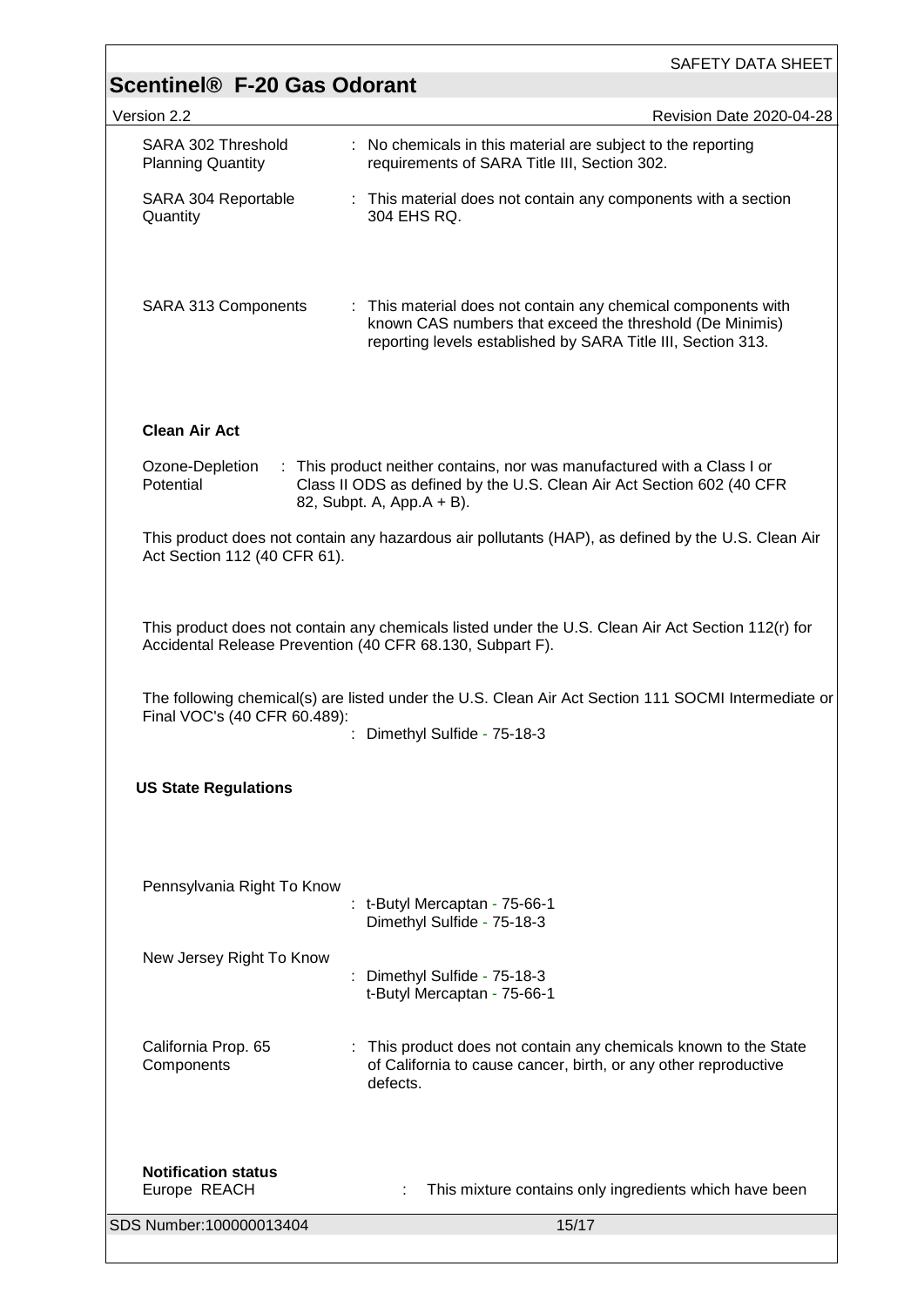| Version 2.2                                                                                       | Revision Date 2020-04-28                                                                                                                                                                                                                                                                                                                                                                                                                                                                                                                                                                                                                                |
|---------------------------------------------------------------------------------------------------|---------------------------------------------------------------------------------------------------------------------------------------------------------------------------------------------------------------------------------------------------------------------------------------------------------------------------------------------------------------------------------------------------------------------------------------------------------------------------------------------------------------------------------------------------------------------------------------------------------------------------------------------------------|
| Europe REACH<br>Switzerland CH INV<br>United States of America (USA)<br><b>TSCA</b><br>Canada DSL | registered according to Regulation (EU) No. 1907/2006<br>(REACH).<br>On the inventory, or in compliance with the inventory<br>On the inventory, or in compliance with the inventory<br>On or in compliance with the active portion of the<br><b>TSCA</b> inventory<br>All components of this product are on the Canadian<br><b>DSL</b>                                                                                                                                                                                                                                                                                                                  |
| Australia AICS<br>New Zealand NZIoC<br>Japan ENCS<br>Korea KECI                                   | On the inventory, or in compliance with the inventory<br>On the inventory, or in compliance with the inventory<br>On the inventory, or in compliance with the inventory<br>A substance(s) in this product was not registered,<br>notified to be registered, or exempted from registration<br>by CPChem according to K-REACH regulations.<br>Importation or manufacture of this product is still<br>permitted provided the Korean Importer of Record has<br>themselves notified the substance.                                                                                                                                                           |
| Philippines PICCS<br>China IECSC<br>Taiwan TCSI                                                   | On the inventory, or in compliance with the inventory<br>On the inventory, or in compliance with the inventory<br>On the inventory, or in compliance with the inventory                                                                                                                                                                                                                                                                                                                                                                                                                                                                                 |
| <b>SECTION 16: Other information</b>                                                              |                                                                                                                                                                                                                                                                                                                                                                                                                                                                                                                                                                                                                                                         |
|                                                                                                   | $\overline{2}$<br>$\boldsymbol{0}$                                                                                                                                                                                                                                                                                                                                                                                                                                                                                                                                                                                                                      |
| <b>Further information</b>                                                                        |                                                                                                                                                                                                                                                                                                                                                                                                                                                                                                                                                                                                                                                         |
| Legacy SDS Number                                                                                 | : 34930                                                                                                                                                                                                                                                                                                                                                                                                                                                                                                                                                                                                                                                 |
|                                                                                                   | Significant changes since the last version are highlighted in the margin. This version replaces all                                                                                                                                                                                                                                                                                                                                                                                                                                                                                                                                                     |
| previous versions.                                                                                |                                                                                                                                                                                                                                                                                                                                                                                                                                                                                                                                                                                                                                                         |
|                                                                                                   | The information in this SDS pertains only to the product as shipped.<br>The information provided in this Safety Data Sheet is correct to the best of our knowledge,<br>information and belief at the date of its publication. The information given is designed only as a<br>guidance for safe handling, use, processing, storage, transportation, disposal and release and is<br>not to be considered a warranty or quality specification. The information relates only to the<br>specific material designated and may not be valid for such material used in combination with any<br>other materials or in any process, unless specified in the text. |
|                                                                                                   | Key or legend to abbreviations and acronyms used in the safety data sheet                                                                                                                                                                                                                                                                                                                                                                                                                                                                                                                                                                               |
| <b>ACGIH</b>                                                                                      | American Conference of<br>Lethal Dose 50%<br>LD50                                                                                                                                                                                                                                                                                                                                                                                                                                                                                                                                                                                                       |
| <b>AICS</b><br>Substances                                                                         | Government Industrial Hygienists<br><b>LOAEL</b><br>Australia, Inventory of Chemical<br>Level                                                                                                                                                                                                                                                                                                                                                                                                                                                                                                                                                           |
| <b>DSL</b><br>List                                                                                | Canada, Domestic Substances<br><b>NFPA</b><br>National Fire Protection Agency                                                                                                                                                                                                                                                                                                                                                                                                                                                                                                                                                                           |
| <b>NDSL</b>                                                                                       | Lowest Observed Adverse Effect<br>Canada, Non-Domestic<br><b>NIOSH</b><br>National Institute for Occupational<br>Substances List<br>Safety & Health                                                                                                                                                                                                                                                                                                                                                                                                                                                                                                     |